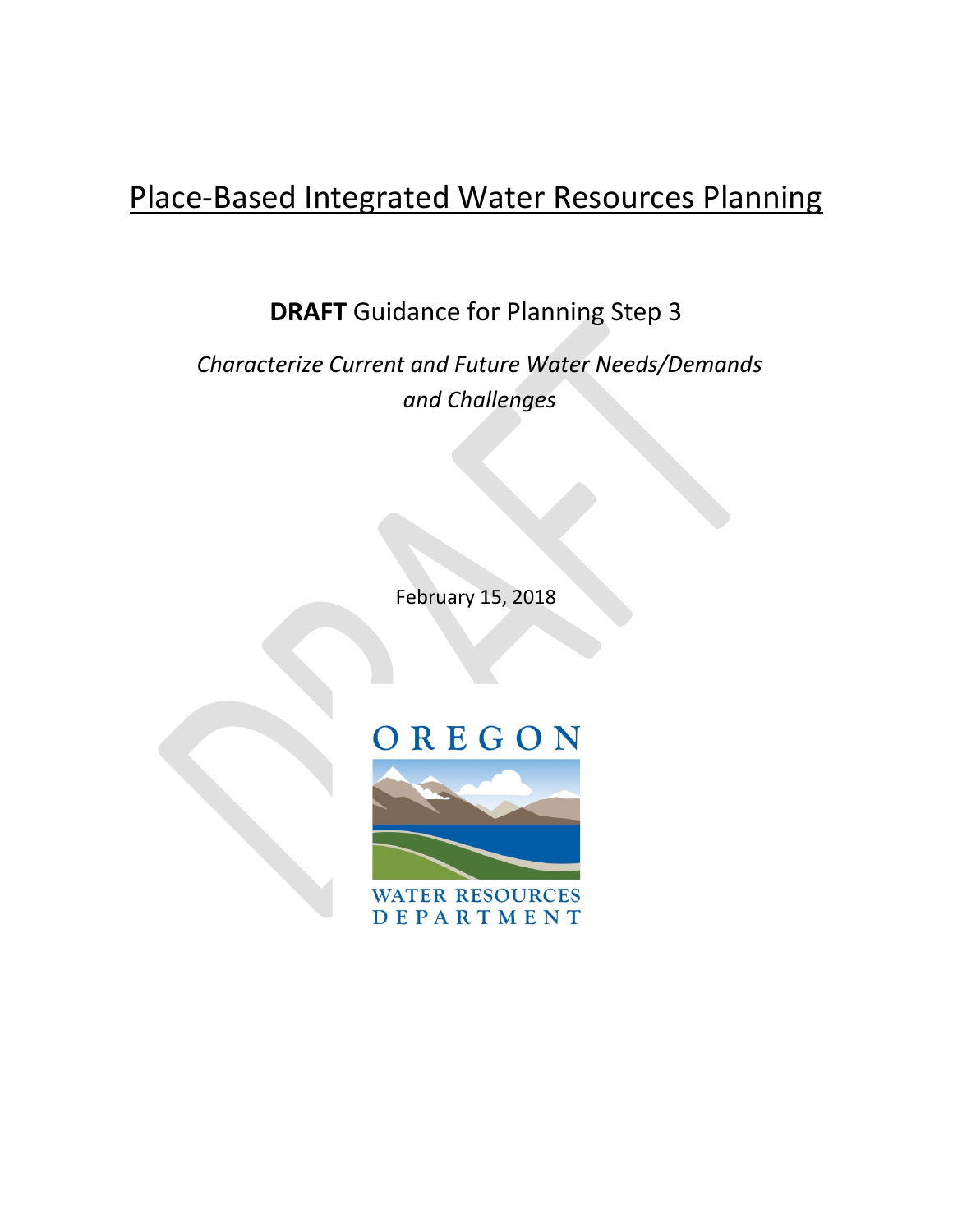*Water is a finite resource with growing demands; water scarcity is a reality in Oregon. Water-related decisions should rest on a thorough analysis of supply, the demand/need for water, the potential for increasing efficiencies and conservation, and alternative ways to meet these demands.*

**Oregon's Integrated Water Resources Strategy Policy Advisory Group (2016)**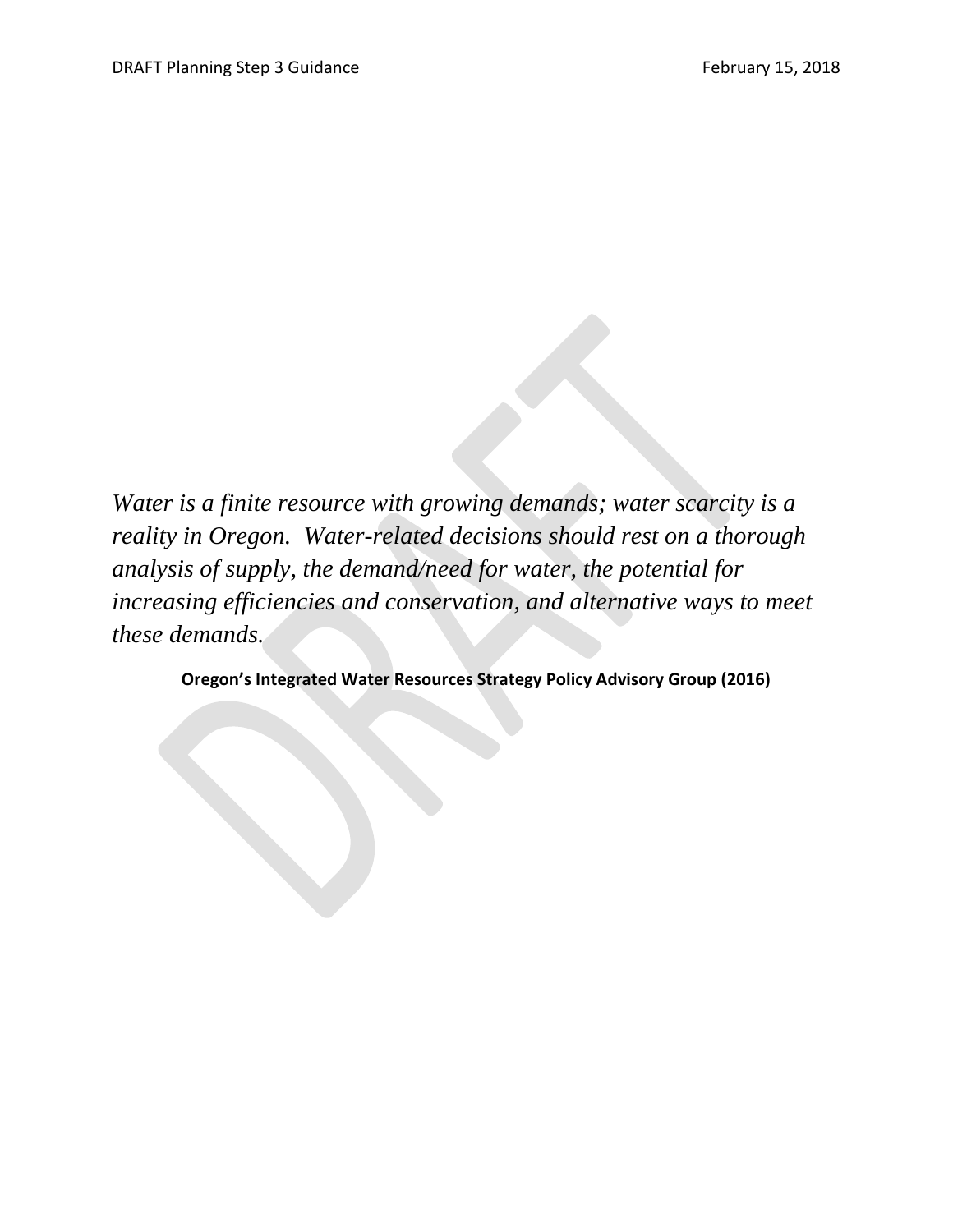## **Table of Contents**

| Scoping Your Approach for Analyzing Current and Future Supply and Demands 5 |  |
|-----------------------------------------------------------------------------|--|
|                                                                             |  |
|                                                                             |  |
|                                                                             |  |
|                                                                             |  |
|                                                                             |  |
|                                                                             |  |
|                                                                             |  |
|                                                                             |  |
|                                                                             |  |
|                                                                             |  |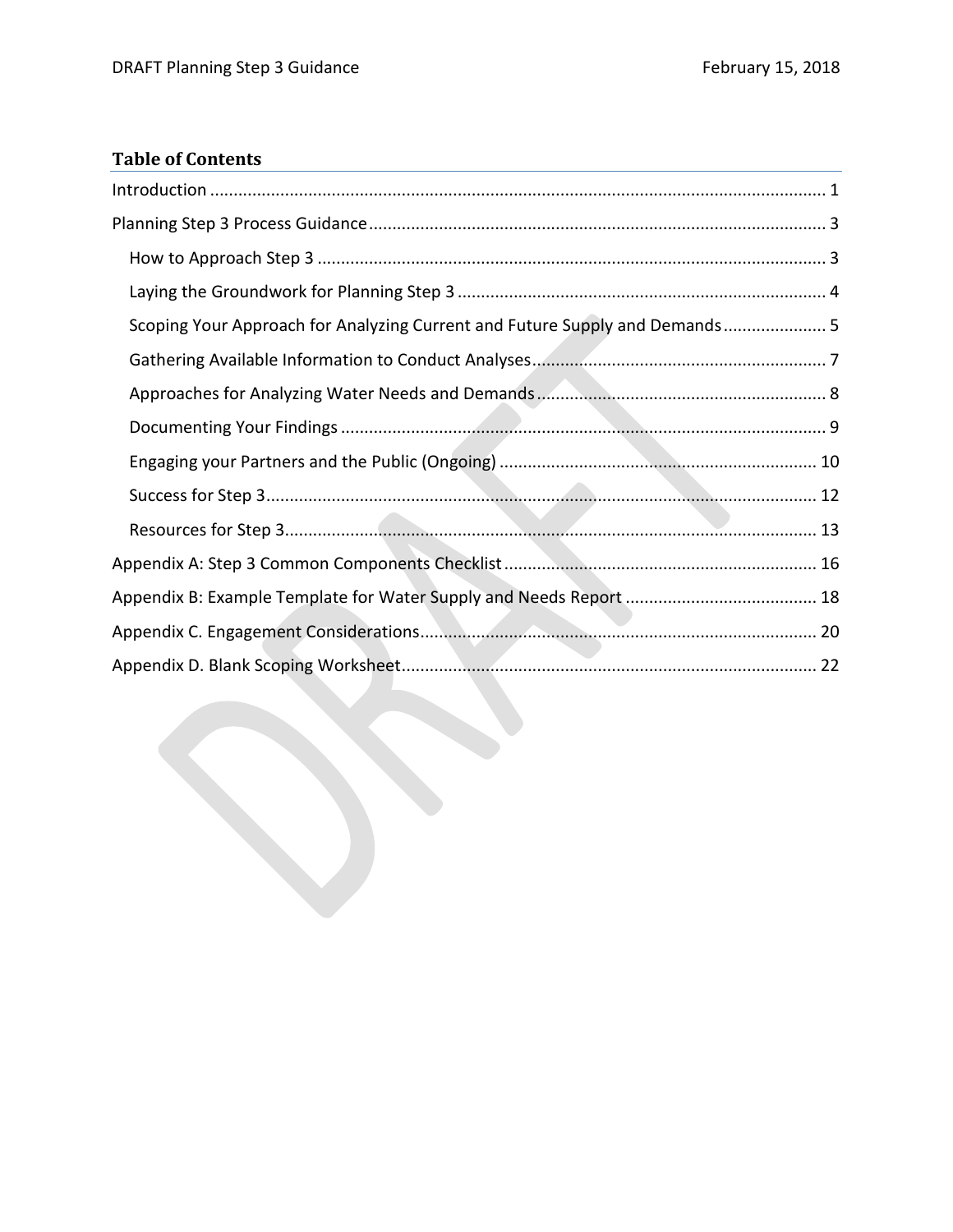Page Intentionally Left Blank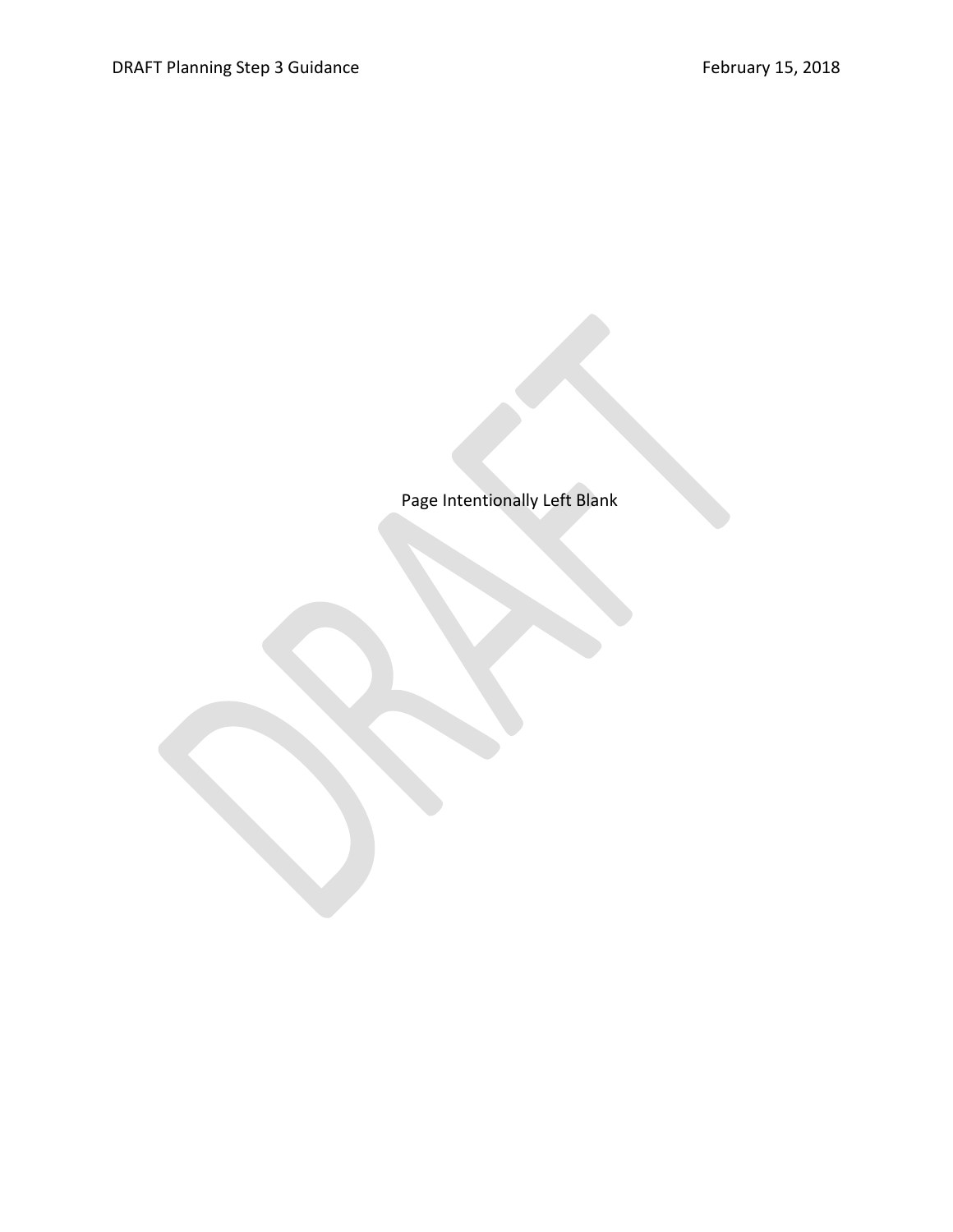### <span id="page-4-0"></span>**Introduction**

Planning Step 3 will help planning groups understand and reach consensus on the water needs, demands, and challenges of different water interests in your planning area. The purpose of this step is to help your group identify the needs that will be the key drivers for generating solutions during Step 4. This document outlines the process that planning groups can use to move through Step 3. We expect that any suggestions made in this documeent will be tailored according to the needs, interests, and abilities of your group and documented in your work plan. There is a lot of information you can collect during Step 3, but we encourage you to ask strategic questions and remain focused – don't get overwhelmed or sidetracked by information that doesn't ultimately matter to your planning effort. This document can help you determine the right scope and focus for your Step 3 efforts.

This document contains two major elements:

- 1. **Process Guidance and Resources.** The process guidance includes a compilation of best practices to consider. This guidance is intended to be read in its entirety and offers suggestions on how the groups might structure their process to accomplish Step 3. It is followed by a checklist of common components, an example template, engagement considerations, and a blank scoping worksheet, which are included as attachments (Appendix A-D).
- 2. **Water Needs Assessment Toolbox**. The toolbox begins with Appendix E on page 18 and is organized into three sections – a section for instream, agricultural, and municipal/industrial water needs and demands (Appendix E, F, and G). The toolbox contains questions that can be used to help address the common components, approaches to answer the questions, as well as suggestions about available data, tools and assistance. The questions in the toolbox are a reference for potential questions to pursue answering. The toolbox can also help your planning group think through approaches for answering your questions. The toolbox is not meant to be read cover-to-cover – it is structured like a list of FAQs and should be consulted as such. We recommend using the links in the document to jump to the relevant common components and questions for your planning group.

### **Disclaimer**

This DRAFT guidance and toolbox is intended to assist you in completing the place-based planning process as outlined in the 2015 DRAFT Guidelines. This information was compiled with the help of internal technical staff, agency partners, as well as external advisory groups with expertise in different subject matter areas for your practical use. It is up to the conveners and their support teams whether and how they use this information in their respective planning processes. The contents of this document are suggestions only and are not officially endorsed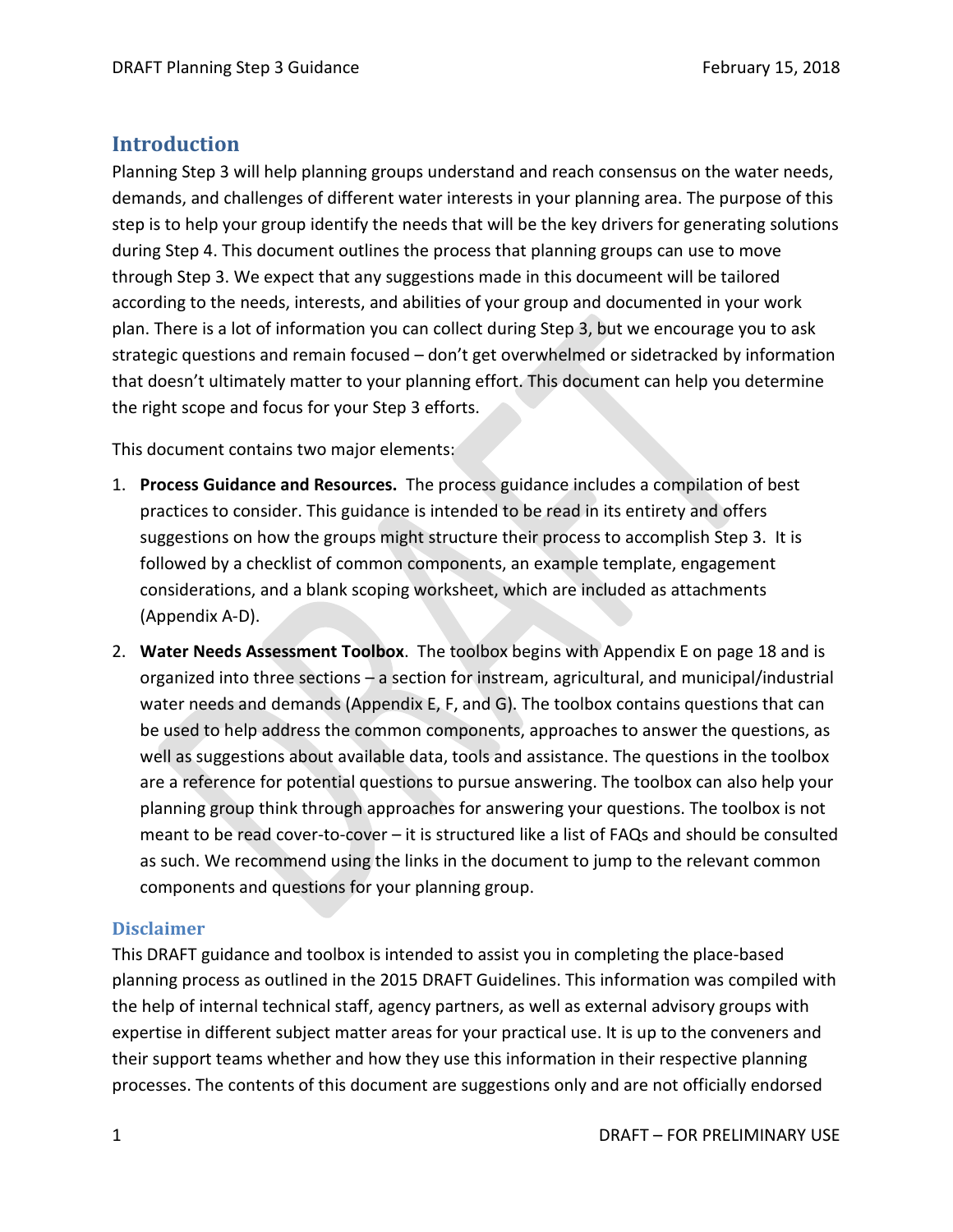by an individual or entity. This is a DRAFT resource that will be refined and improved over time as planning groups use it and provide feedback. It can serve as a conversation starter as groups begin to think about these complex concepts, but it was not meant to be all inclusive or exhaustive. Each planning group and their planning partners will identify the questions, approaches, data, and tools that are relevant and useful to their planning effort. In terms of how work is accomplished, each partner is responsible for determining how they will contribute to the planning process and what they may be able to contribute in terms of assistance.

### **Requesting Assistance for Planning Step 3**

If you intend to request assistance from an organization identified in the tool box, please note that each organization is responsible for determining 1) whether they can provide assistance, and 2) the process by which groups can request assistance. Partners may have limited capacity to provide assistance. At this time OWRD is only able to offer planning and technical assistance to a limited number of places. Planning groups requesting technical assistance from OWRD must follow the process outlined in the Requesting Coordinated Technical Assistance Memo developed by OWRD.

### **Feedback and Continuous Improvements**

This guidance and toolbox represent a collection of knowledge from many individuals who care about water planning in Oregon and have expertise and/or experience with water demands. It is not comprehensive or complete. These resources will be continuously revised and updated as information changes. We welcome your feedback at any time on anything contained in the process guidance or toolbox. Over the next year we will consult with members of the planning processes as well as other external content experts to refine and improve upon these materials. If you would like to contribute a planning question, please do so by filling out [this form.](https://docs.google.com/forms/d/e/1FAIpQLScDjg3bT7xj7SdXCpPGPCDIyTyidTJOxint_NleDs7ydwErNg/viewform) If you would like to provide input on an existing question, please email your thoughts or feedback to [placebasedplanning@wrd.state.or.us.](mailto:placebasedplanning@wrd.state.or.us)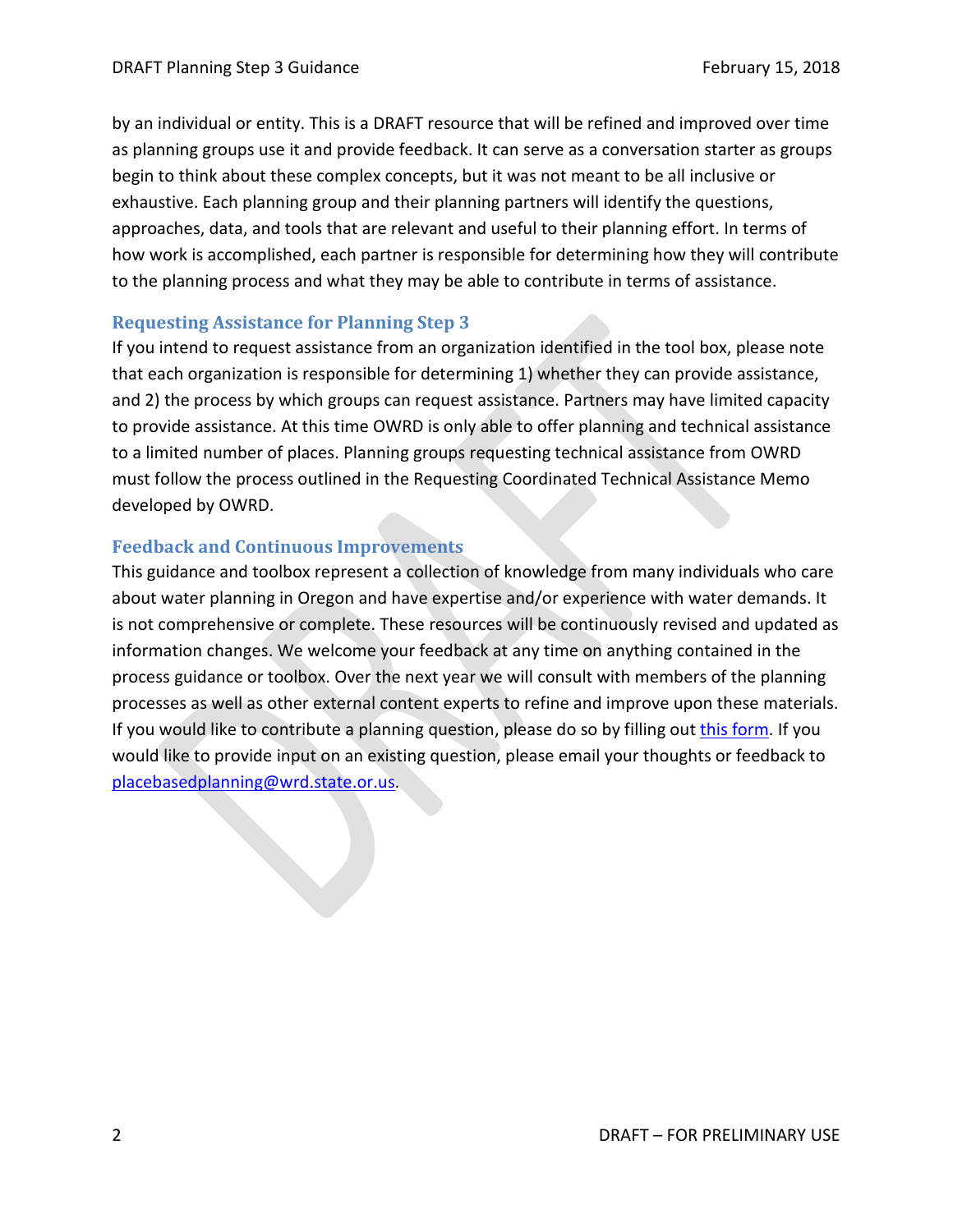## <span id="page-6-0"></span>**Planning Step 3 Process Guidance**

### <span id="page-6-1"></span>**How to Approach Step 3**

Planning Step 3 will help planning groups understand and reach consensus on the water needs and demands of different water interests in your planning area. The purpose of this step is to help your group identify the needs that will be the key drivers for generating solutions during Step 4. This document outlines the process that planning groups can use to move through Step 3. We expect that any suggestions made in this documeent will be tailored according to the needs, interests, and abilities of your group and documented in your work plan. There is a lot of information you can collect during Step 3, but we encourage you to ask strategic questions and remain focused – don't get overwhelmed or sidetracked by information that doesn't ultimately matter to your planning effort.

### **Work Flow**

Consistent with the process outlined below, your group should begin b[y](#page-7-1) **[laying the groundwork](#page-7-1)** to make sure all planning partners share a common set of expectations for how work will proceed. **[Scoping](#page-8-0)** [is](#page-8-0) used to identify the key issues at an early stage in the planning process and can help the group focus on the most important information for this step. The **[information](#page-9-0)  [gathering](#page-9-0)** and **analysis** phases will be iterative as the group works to answer key questions identified during scoping. Finally, the group will need to determine how t[o](#page-12-0) **[document findings](#page-12-0)** in summary materials. **[Engagement](#page-23-0)** should happen throughout the planning step to integrate partner and public input into the process.



### **Assumptions**

Successful use of this guidance and toolbox (see Appendices E-G) is based on the following assumptions:

- Planning groups will undertake scoping for Planning Step 3 as a whole and develop or revise their work plan before looking at any of the specific need areas;
- Planning groups will use this guidance to think about how to address the common components, but will ultimately tailor their approach to fit the context and needs of their place;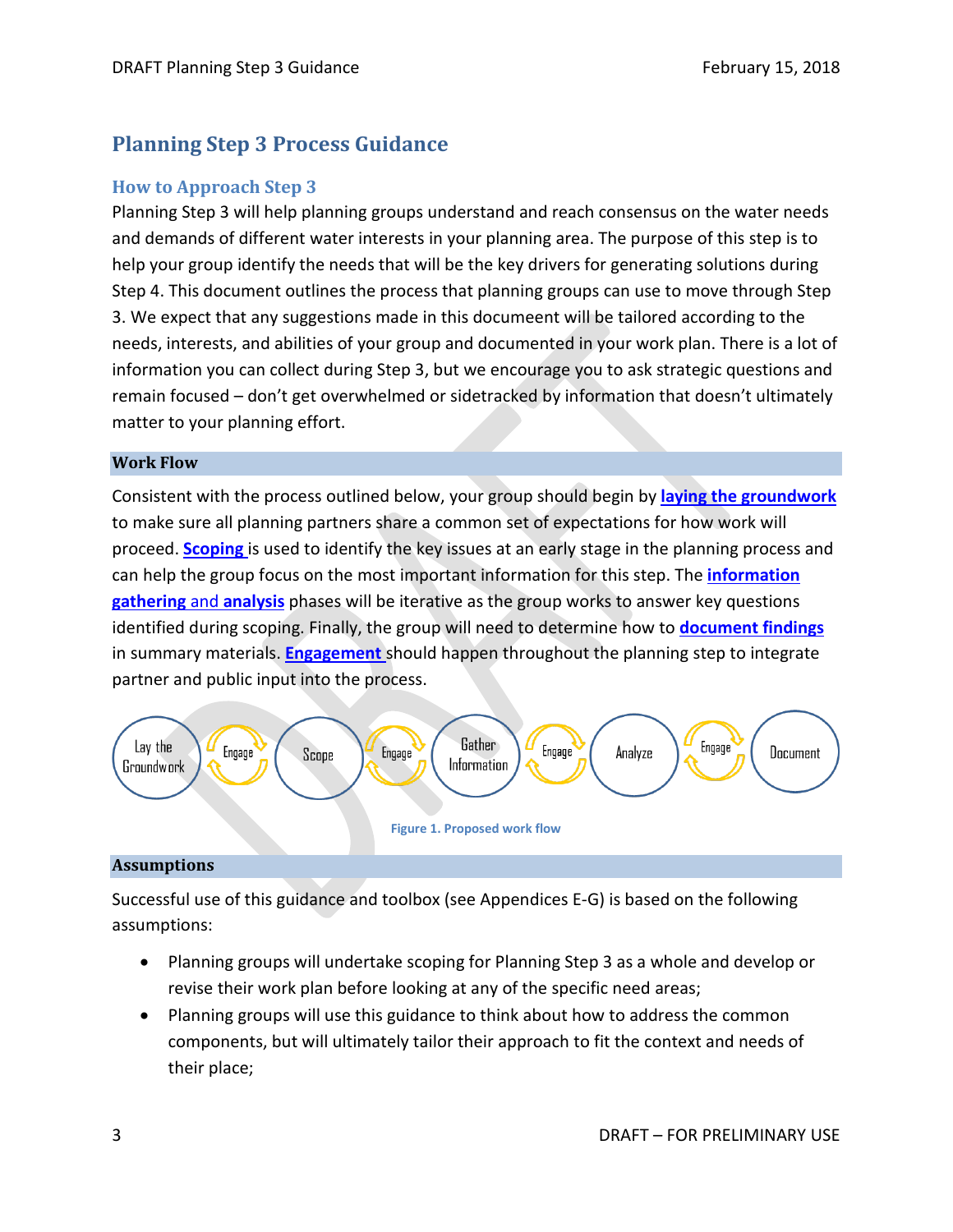- Planning groups will rely on best available information and will do their due diligence to find and use existing studies and plans;
- Planning groups will actively engage partners to ensure that their interests and needs are met in the planning process;
- Planning groups will seek balance in understanding instream and out-of-stream water needs;
- Planning groups acknowledge upfront that they may not have the information they need to conduct all desired analyses to the desired level of detail or accuracy;
- <span id="page-7-1"></span>• Planning groups acknowledge that they will not be able to collect new data through this planning process, but will identify information gaps and strategies to fill priority gaps.

### <span id="page-7-0"></span>**Laying the Groundwork for Planning Step 3**

Before any work is done, it's important to lay the groundwork so that everyone shares a common set of expectations about what is going to happen, who is going to do it, how much it will cost, and the timeline for accomplishing it. The group should begin by reviewing the DRAFT [Place-Based Planning Guidelines](http://www.oregon.gov/owrd/LAW/docs/IWRS/2015_February_Draft_Place_Based_Guidelines.pdf) as well as the common components that have been identified for Step 3 (see [Appendix A: Step 3 Common Components\)](#page-19-0).

Each group will organize itself differently depending on partner capacity, expertise, and resources available to the planning group. Be sure to communicate how you plan to balance the scope of the effort with schedule and cost considerations. Laying the groundwork upfront will make project management a shared responsibility amongst your partners and it will also help you stay focused. Some groups may depend on consultants or a partner with particular expertise to accomplish a significant amount of work, while other groups may assemble working groups to work more collaboratively, or some combination thereof. Either way, there should be some buy-in about what will happen in this step before it begins.

### **Project Management Questions**

Here are some questions you can ask yourselves when you're laying the groundwork:

- 1. **Goals** What are our goals during this step? What do we hope to accomplish?
- 2. **Scope** What is the scope of our work? How can we be strategic in our scope?
- 3. **Work Products**  What work products will be developed?
- 4. **Schedule** What is the timeline or schedule for accomplishing this work? What are some important milestones?
- 5. **Cost** What is the budget for this work? What financial resources are available to complete this work? Are there any financial constraints?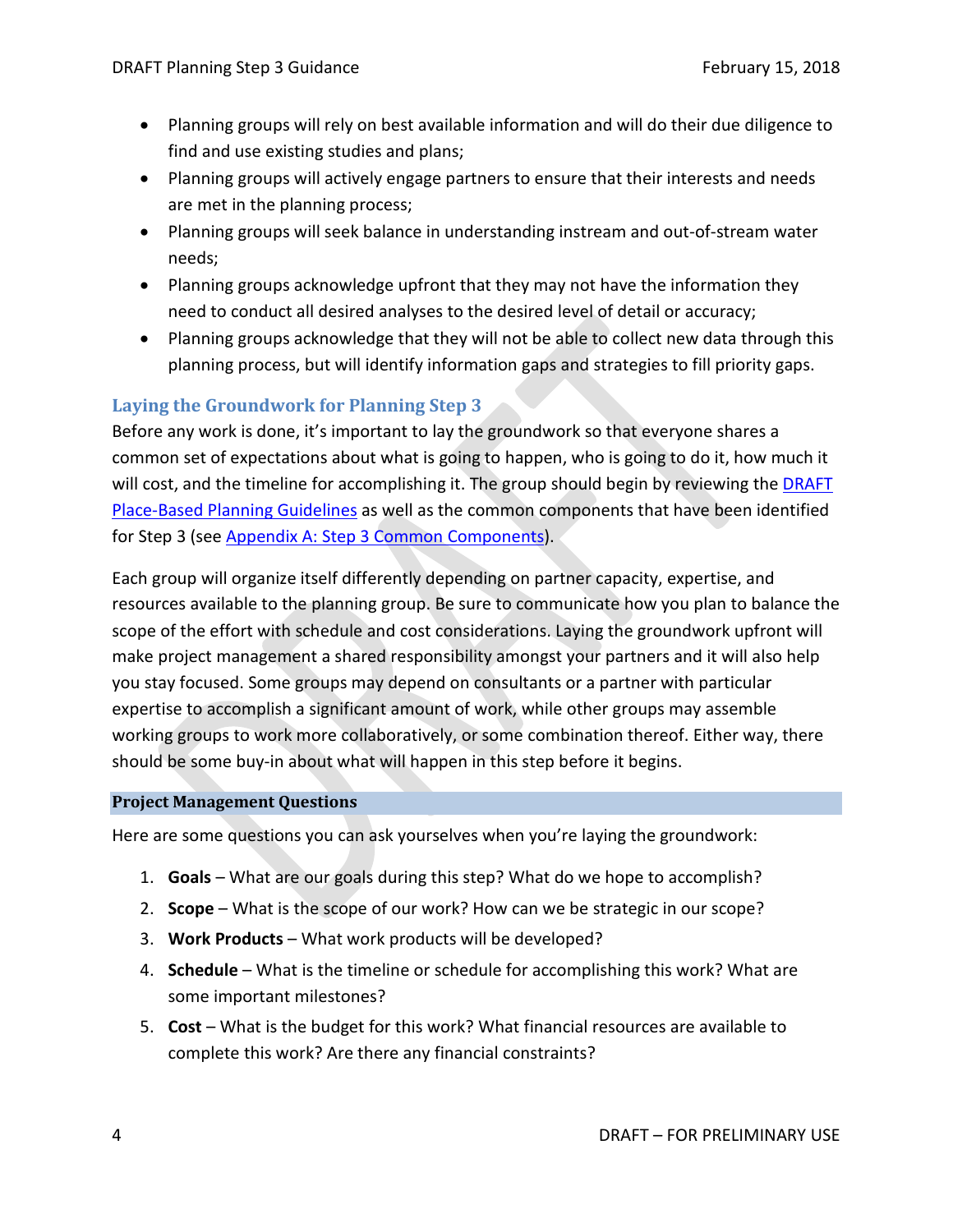- 6. **Resources** What expertise do we have in our group? What is the capacity of our partners to assist? Do we have the right people to work on this task or do we need outside assistance?
- 7. **Organization/Roles** Who will work on this task? How will they be organized? What is their assignment? How often will they meet and what are the expectations of their time?
- 8. **Communication** When and how will we report back to the larger group about our progress?
- 9. **Quality assurance** How will we ensure the validity of information used? What are our quality assurance standards as a group?
- 10. **Review** What is the review process for work produced? What are the decision-points?
- 11. **Engagement** Do we have at least one representative for each water interest/user group in our process to help inform our process? What is the larger engagement strategy to involve other stakeholders?
- 12. **Decision-making** What process will we use to make decisions? What are the key decision-points?
- 13. **Conflicts and risk management** What risks do we anticipate and how will we manage them? What process will we use to resolve conflicts?

<span id="page-8-0"></span>**Scoping Your Approach for Analyzing Current and Future Supply and Demands** A scoping phase can help you focus and refine your approach before initiating information gathering or analyses. Proper scoping will help you hone in on key questions you intend to answer and prioritize your work. Reviewing key questions with partners and keeping them in a central location can provide clarity and transparency to the process and can help manage the

scope of your effort.

The group's overall objectives and the scale of the planning study will dictate what questions are asked and what type of data is needed. At a minimum, this step should result in a regional analysis of supply and demand for instream and out-of-stream needs. It is important to recognize the difference between regional and user level forecasting. Regional forecasting seeks to provide a high level (i.e., less detailed) estimate of future water needs for a wide variety of users based upon common data and consistent methodologies. In contrast, user level water demand forecasting may consider user specific information as a way to identify variables that the planning effort can build solutions around (e.g., irrigation efficiency for farms). The planning effort will likely include a mix of regional and user-level information.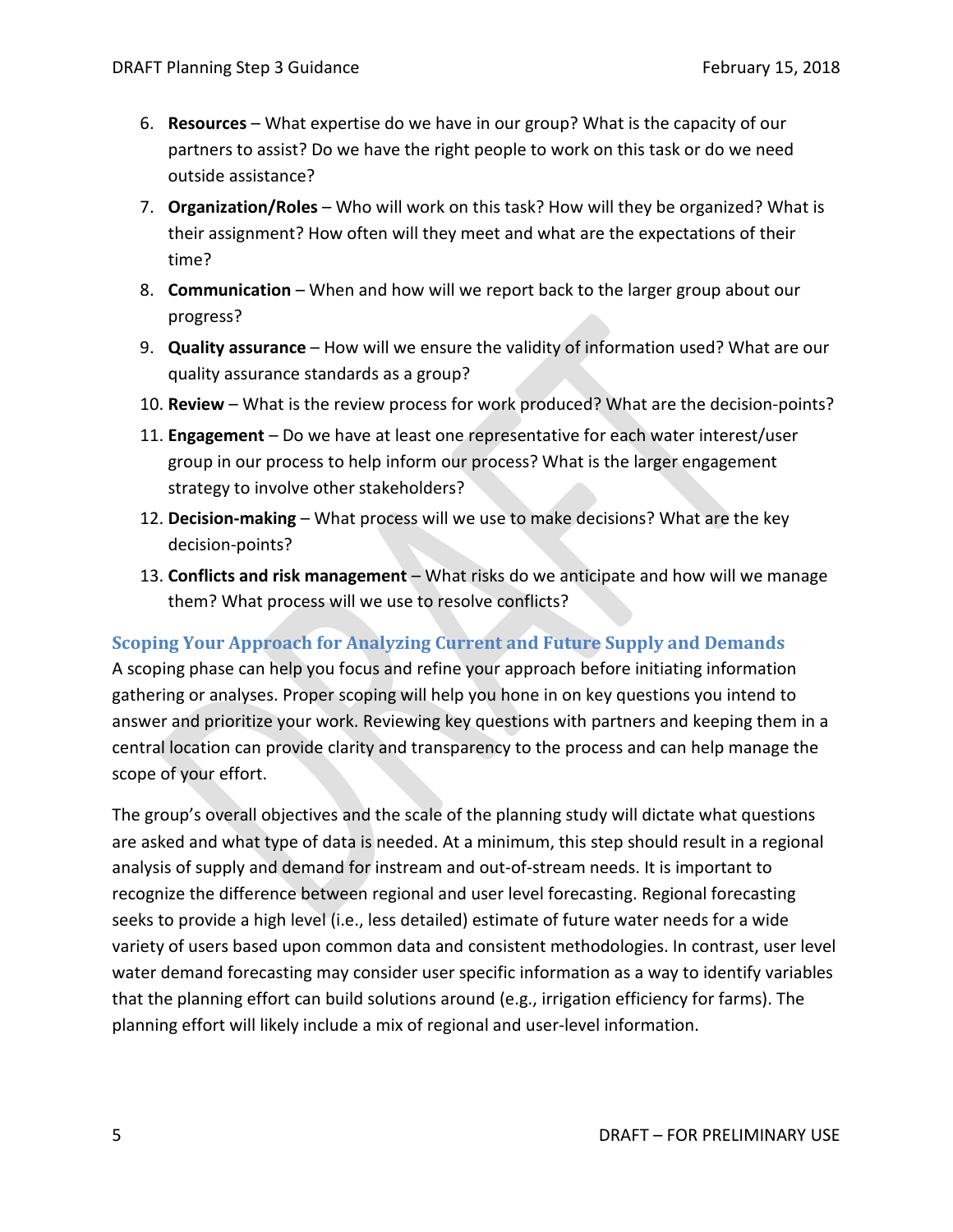Consider using the blank Scoping Worksheet (see [Appendix D\)](#page-25-0) as well as the "DRAFT Water Needs Assessment Toolbox" (see Appendix E-G) to identify the questions you plan to answer during Step 3.

### **Scoping Questions**

Consider using the following questions to identify the priorities for Step 3:

- 1. **Objectives** What are our objectives during this step? How will we use the information generated?
- 2. **Questions** What questions are we interested in answering? How will answering these questions help us achieve our objectives?
- 3. **Key drivers** What are the key drivers affecting water use in our planning area? How will this affect our analysis? Where should we focus more of our time and energy?
- 4. **Geographic scale** What geographic scale will we use to examine and describe water needs? Will we look at the basin as a whole, sub-areas/key reaches, or both?
- 5. **Timescale** What time periods are we interested in understanding (e.g., period of assessment)? Will we consider water needs seasonally, weekly, monthly, annually, or a mix of different time scales? How will we account for inter-annual and decadal variability?
- 6. **Units of measurement** What unit(s) of measurement will we use to describe the amount of water (million gallons per day, acre feet per year, cubic feet per second, etc)?
- 7. **Data availability**  What type of data is available? Where is it located and what format is it in? Does the available data overlap with our desired geographic scale and timescale?
- 8. **Existing plans and studies** What other planning processes have occurred already and what documents already exist? How will we use existing plans and studies?
- 9. **Planning horizon** How far out do we want to plan for (e.g., 20 years, 50 years)?
- 10. **Planning scenarios**  What will be included in our planning scenarios (e.g., growth projections, land use changes, regulation, conservation, climate change, etc)? Will we consider a best case and a worst case scenario?
- 11. **Assumptions** What are our assumptions about the factors that may impact water needs/demands over time (e.g., land use changes, changes in technology, changes in regulation, conservation opportunities, climate change, etc)? How will we document our assumptions?
- <span id="page-9-0"></span>12. **Uncertainty** – How will we account for uncertainty in our planning scenarios?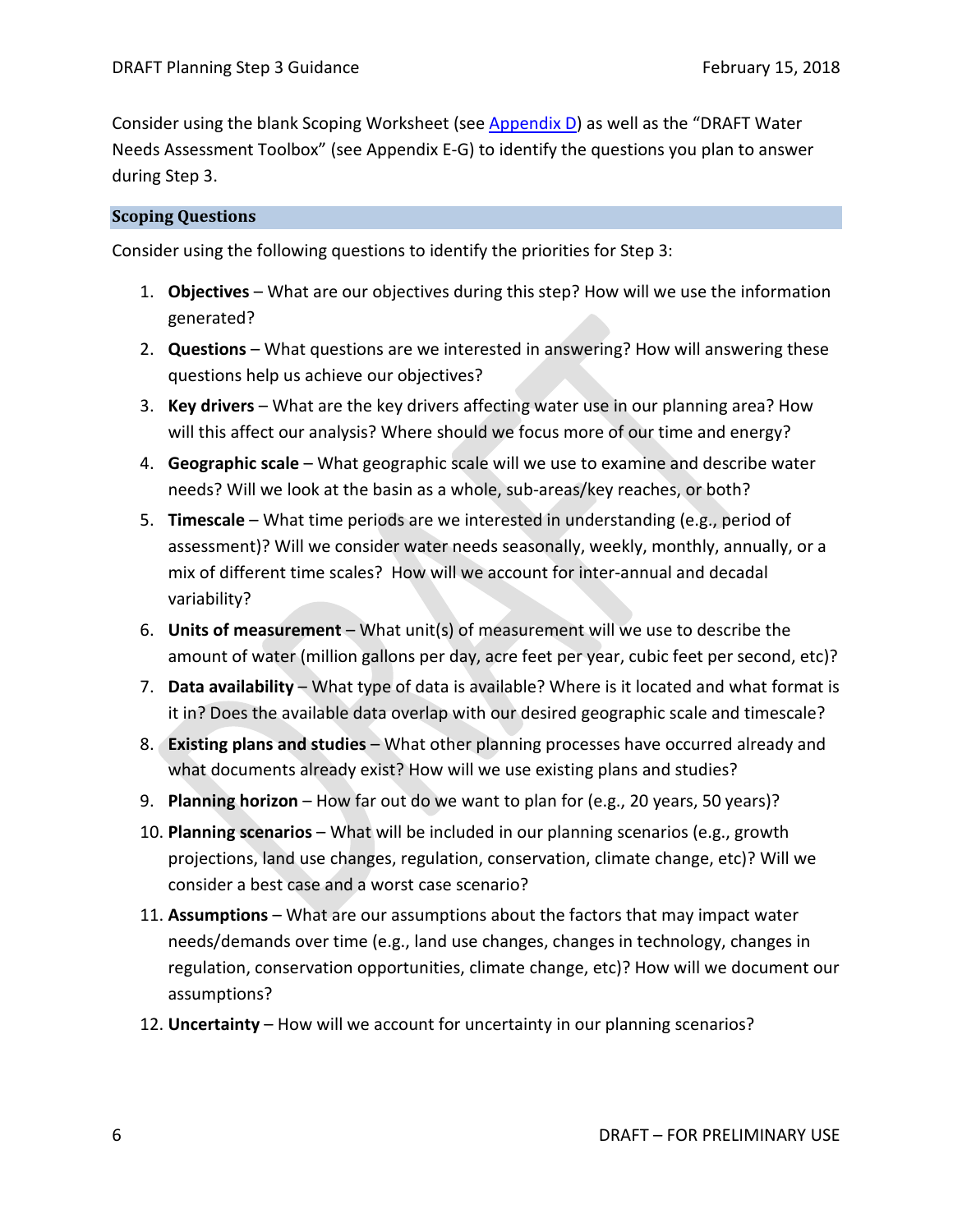### <span id="page-10-0"></span>**Gathering Available Information to Conduct Analyses**

The information you gather during this phase will help you conduct your analyses and should be informed by your scoping efforts. The planning process should rely on available information and likely won't be able to collect new information. The "Water Needs Assessment Toolbox" (see Appendix E-G) includes references to available information as well as external assistance that might be available to your group. Your partners are a great source of local information and their information should be incorporated into your work.

### **Available Information**

There is a significant amount of available information, but it is distributed among partners and across websites. The group should work to assemble available sources of information to make them easily accessible to partners as they work through Step 3. Table 1 summarizes some of the information that is available to groups across the state.

#### **Table 1. Overview of available information for Step 3**

|                                        | <b>Instream Water Needs</b>                                                                                                                                                                                                              | Municipal, Domestic, Industrial,<br><b>Commercial Water Needs</b>                                                                                                                                                                                                              | <b>Agricultural Water Needs</b>                                                                                                                                                                                                                                         |
|----------------------------------------|------------------------------------------------------------------------------------------------------------------------------------------------------------------------------------------------------------------------------------------|--------------------------------------------------------------------------------------------------------------------------------------------------------------------------------------------------------------------------------------------------------------------------------|-------------------------------------------------------------------------------------------------------------------------------------------------------------------------------------------------------------------------------------------------------------------------|
| Plans, studies,<br>reports             | <b>Watershed Assessments, Basin</b><br>Studies, Basin Investigations,<br><b>PHABSIM Studies, Limiting</b><br><b>Factors Analyses, Biological</b><br><b>Opinions, Recovery Plans</b>                                                      | Basin Studies, Water System<br>Master Plans, Water Management<br><b>Conservation Plans, City and County</b><br>planning documents,                                                                                                                                             | Basin Studies, System Improvement<br>Plans, Agricultural Water<br><b>Management and Conservation</b><br><b>Plans</b>                                                                                                                                                    |
| Context                                | ODFW's species distribution<br>maps - COMPASS                                                                                                                                                                                            | Public Water System Look Up,<br>Urban growth boundaries (past and<br>projected future boundary<br>changes), PSU Population Research<br><b>Center Population Data</b>                                                                                                           | <b>US Department of Agriculture</b><br><b>Census of Agriculture; US</b><br>Department of Agriculture (USDA)<br>CropScape – Cropland Data Layer                                                                                                                          |
| and<br>use,<br>Nater rights,<br>demand | <b>OWRD Water Rights Information</b><br><b>System and Mapping Tool, US</b><br><b>Geological Survey Oregon Water</b><br>Use Compilation, OWRD Water<br>Availability Reporting System,<br><b>OWRD Statewide Demand</b><br><b>Forecasts</b> | <b>OWRD Water Rights Information</b><br>System and Mapping Tool, US<br><b>Geological Survey Oregon Water</b><br>Use Compilation, OWRD Water<br><b>Availability Reporting System,</b><br><b>OWRD Water Use Reporting</b><br>Database, OWRD Statewide<br><b>Demand Forecasts</b> | <b>OWRD Water Rights Information</b><br>System and Mapping Tool, US<br><b>Geological Survey Oregon Water</b><br>Use Compilation, OWRD Water<br>Availability Reporting System,<br><b>OWRD Water Use Reporting</b><br>Database, OWRD Statewide<br><b>Demand Forecasts</b> |

### **Caveats and Assumptions**

Before using any source of information, the group should seek to understand both the strengths and limitations of that information. They should seek out any caveats that may affect how they interpret that information and should be clear about assumptions they make when doing any analysis with incomplete or imperfect information.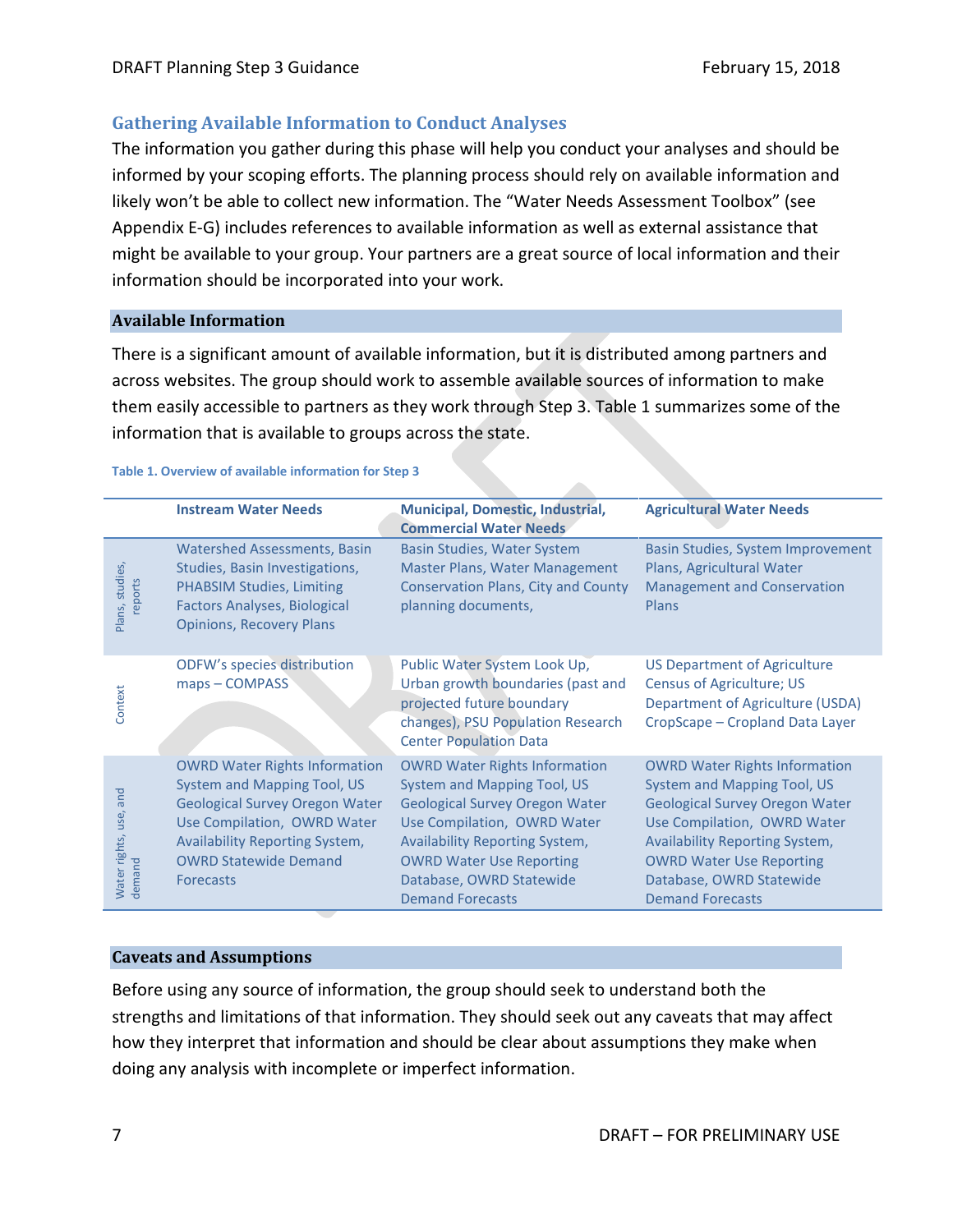#### **Data Gaps**

In many cases, there will not be sufficient information to answer the questions your group is interested in. It is important for the group to determine the minimum amount of information needed to clearly define needs or generate solutions. Identifying gaps in knowledge and how the group will fill those gaps may be an important outcome of this process.

### <span id="page-11-0"></span>**Approaches for Analyzing Water Needs and Demands**

How the group analyzes information will largely rely on what questions you decide to ask (see [Scoping a](#page-8-0)bove) and what information you have available (se[e Gathering Available Information\)](#page-9-0). Some analyses will be quantitative (using numbers and calculations to tell a story) and some analyses will be qualitative (using narrative and description to tell a story). Groups should use existing methodology where it exists and are encouraged to look at other supply and demand analyses that have been completed in Oregon and beyond.

### **Water Needs Assessment Toolbox**

Appendix E, F, and G contain information that groups can use to understand needs and demands for the three main demand areas (instream, municipal/industrial, and agricultural). These appendices constitute a "Water Needs Assessment Toolbox" and include 1) questions that can help address the common components, 2) approaches you could use to answer the question(s), 3) available sources of data and tools, as well as 4) potential assistance.

| Component         | <b>TOPIC TO BE CONSIDERED</b>                                    |
|-------------------|------------------------------------------------------------------|
| <b>Question</b>   | <b>EXAMPLE QUESTION</b>                                          |
| <b>Rationale</b>  | WHY YOU MIGHT CONSIDER THIS TOPIC OR QUESTION                    |
| <b>Potential</b>  | POTENTIAL APPROACH(ES) FOR ADDRESSING THE TOPIC OR ANSWERING THE |
| <b>Approach</b>   | <b>QUESTION</b>                                                  |
| <b>Data</b>       | AVAILABLE DATA SETS OR SOURCES OF INFORMATION                    |
| <b>Tools</b>      | <b>TOOLS TO ASSIST IN ANALYSIS</b>                               |
| <b>Assistance</b> | REFERENCES AND CONTACTS THAT MAY ASSIST YOU IN YOUR EFFORTS      |
| <b>Notes</b>      | <b>ADDITIONAL CONSIDERATIONS</b>                                 |
|                   | <b>Contributions</b> CONTACT INFORMATION TO PROVIDE FEEDBACK     |

#### **Table 2. Key to Water Needs Assessment Toolbox contents**

### **Data Gaps**

As you go through the analysis phase, you may find that you need to change your questions as you learn more over time. You may also come to find that the information you have to work with may not be appropriate for the questions you want to ask. If that's the case, think about what information you would need to answer those questions and identify recommended actions for gathering that information over time.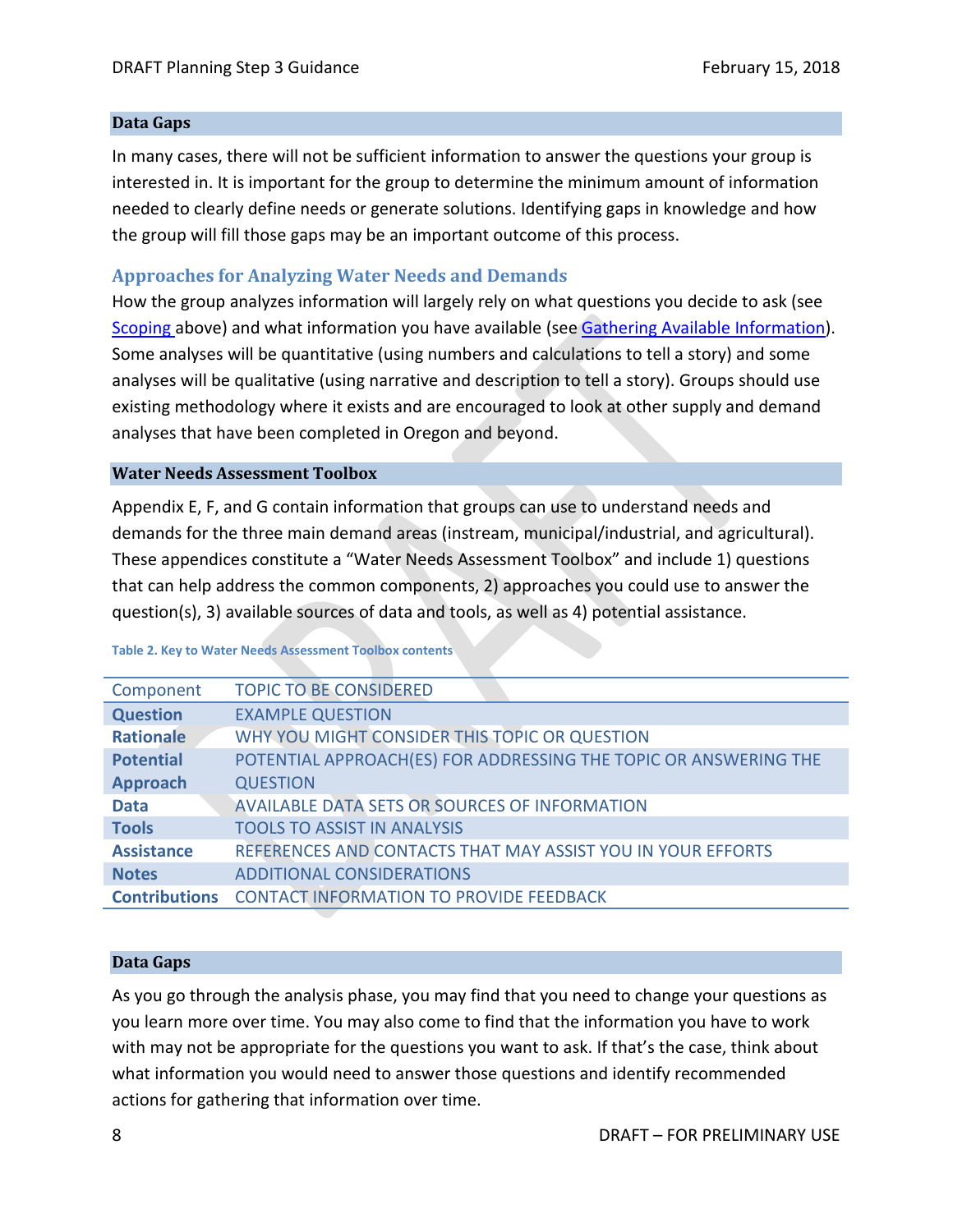#### **Potential Assistance**

Please note that potential assistance described in the toolbox can point you to an organization that has data or specific knowledge and expertise on that topic. Depending on the capacity and available resources of the individual entity or organization, they may or may not be able to provide assistance. OWRD does not guarantee that entities listed, including OWRD, will be able to help. This underscores the importance of early scoping so that the group can identify the help they need and clearly articulate what assistance they are requesting. Early scoping will increase the likelihood that an entity can provide assistance within the needed timeframe. For any assistance requested of OWRD, please follow the procedures outlined in the Technical Assistance Memorandum.

### <span id="page-12-0"></span>**Documenting Your Findings**

By addressing the common components described i[n Appendix A,](#page-19-0) your group will be building the foundation for Step 3 summary materials that describe water needs and demands for your planning area. This material will make up one chapter in your Place-Based Integrated Water Resources Strategy, but they can also help with communication and outreach. The summary materials will also help the group focus on the highest needs during Step 4, when you begin generating solutions.

### **Step 3 Summary Materials**

Before embarking on Planning Step 3, it is a good idea to determine what summary materials the group will create. Determine who the key audience is and make adjustments based on how that audience will read, interpret, and use the document. It is the responsibility of the planning group to determine what type of summary materials they will create. These may take the form of a more traditional summary report, or may take a more creative form that can be used for outreach purposes. The groups are encouraged to experiment with new ways of communicating information that can reach broader audiences. If the group intends to develop a traditional report, it would be good to decide what information will be captured in a document and how the information will be organized. Consider seeking feedback and buy-in on an outline or a table of contents.

The Step 3 summary materials should describe the water needs in the planning area relative to historic and future water supplies. These summary materials will describe the instream needs (fish and wildlife, ecological, water quality, recreation, cultural/spiritual) as well as the out-ofstream needs and demands (agricultural, municipal, domestic, industrial, commercial). They should summarize areas where there are current shortages or unmet needs and priority areas for meeting needs. The summary materials should describe how water supply and needs are likely to change over a 20-50 year planning horizon, taking into account climate change and other vulnerabilities. They should identify stressors and areas where there is potential for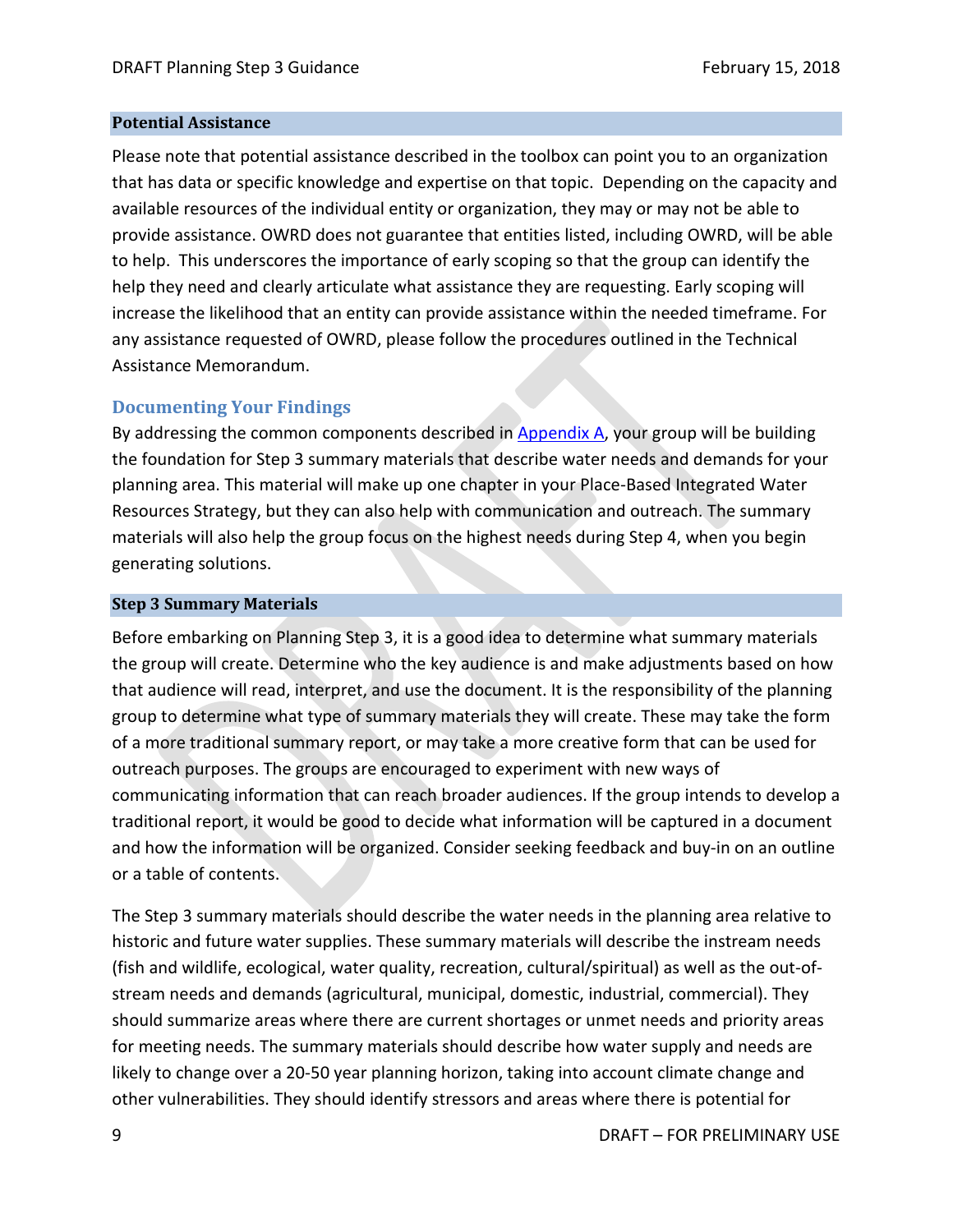future conflict. The group should quantify the needs where an accepted methodology exists using available information. Other needs may best be described through a narrative description and/or images. The group should clearly document assumptions that were made, and efforts that can be taken to improve estimates over time.

### **Example Template**

An example template is provided in [Appendix B: Example Template.](#page-21-0) The group can modify this template how they see fit or they may decide to compile summary materials using a different format.

When thinking about how to present information, the group should also familiarize themselves with how information is organized in the [Statewide Integrated Water Resources Strategy.](http://www.oregon.gov/owrd/LAW/docs/IWRS/2017_IWRS_Final.pdf) In general, action oriented information should be at the front of the document with technical analyses at the back of the document. Information should be conveyed in an easy to read format, with images, tables, and graphics presenting as much information as possible. The report should identify information gaps and recommend actions to help groups improve their understanding of water supply and demand over time.

### **Review Process**

There should be a clear process for ensuring buy-in of the final written summary. Partners should be given ample time to review the written materials and they should be approved using the decision-making process outlined in the governance agreement. Consider developing a consensus summary of Step 3 that could summarize points of agreement and accompany the summary materials.

### <span id="page-13-0"></span>**Engaging your Partners and the Public (Ongoing)**

A collaborative process, by its nature, relies on active engagement of partners with the belief that a higher level of involvement results in a better outcome and greater buy-in. It is critical to build trust with and among the stakeholders as well as with the agencies and other entities involved.

Although a high level of involvement is desirable, the group must balance engagement with scope, schedule, and cost considerations. Identifying decision points and opportunities for creativity and innovation can facilitate active participation.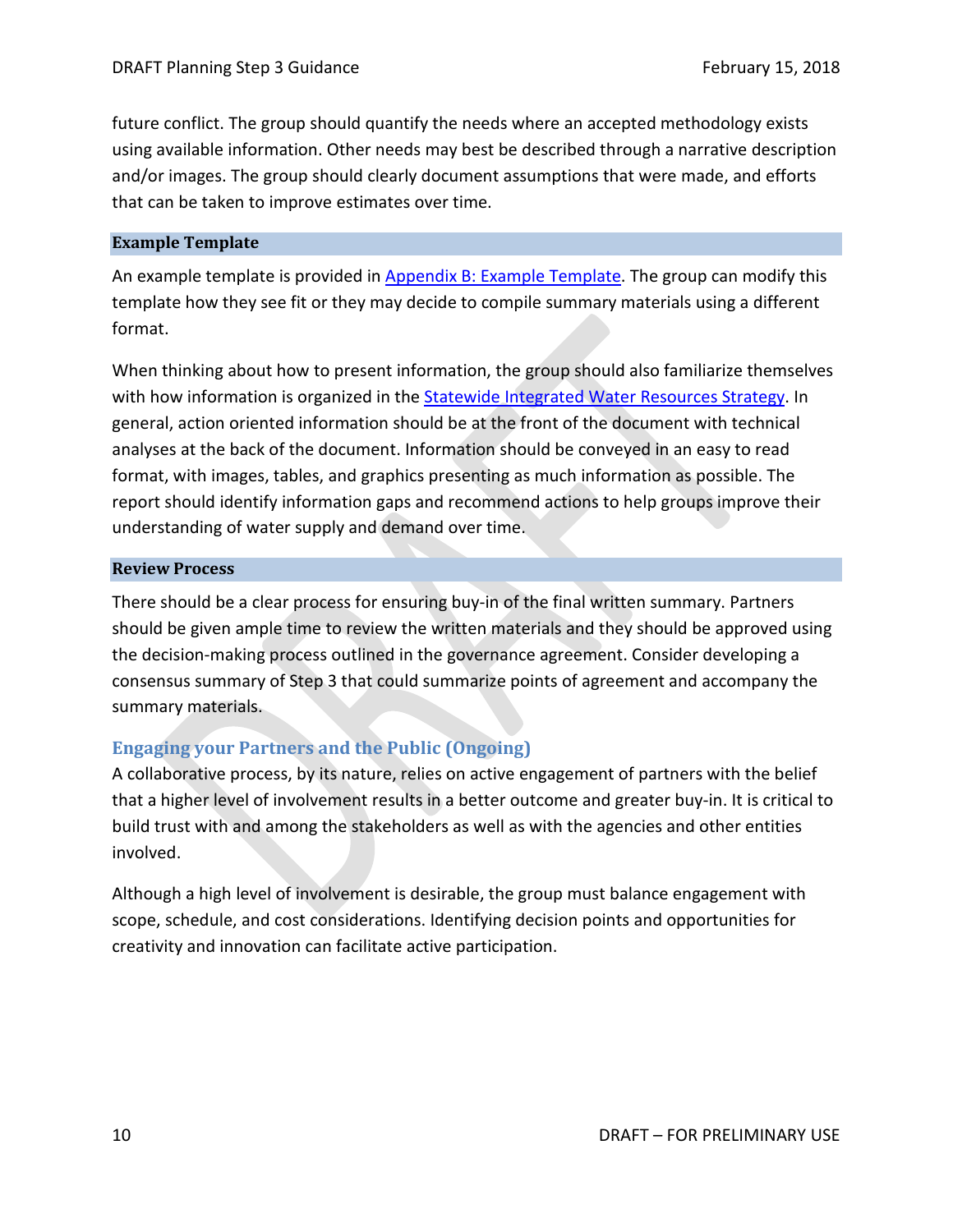### **Key Audiences for Step 3**

**Table 3. Potential audiences for Step 3 work**

| <b>Instream Audiences</b>          | <b>MDIC Audiences</b>                   | <b>Agricultural Audiences</b>                     |
|------------------------------------|-----------------------------------------|---------------------------------------------------|
| • Conservation Organizations       | <b>Public Water Systems</b>             | <b>Private Irrigators</b>                         |
| ■ Watershed Councils               | " City Residents/Rural Homeowners       | Irrigation districts / water districts            |
| ■ Tribes                           | ■ Special Districts                     | " Oregon Department of Agriculture                |
| • Oregon Department of Fish and    | ■ Tribes                                | <b>USDA Natural Resources</b>                     |
| Wildlife                           | ■ City/County Government                | <b>Conservation Service</b>                       |
| • Oregon Department of             | <b>Real Estate Agents</b>               | <b>Example 1</b> Federal land managers (US Forest |
| <b>Environmental Quality</b>       | " Local businesses and industries       | Service, Bureau of Land                           |
| US Fish and Wildlife Service       | • Chambers of Commerce                  | Management)                                       |
| ■ National Oceanic and Atmospheric | " Council of Governments                | · Industry organizations                          |
| Administration - Fisheries         | ■ Watershed Councils                    | • Cooperatives                                    |
| ■ Federal land managers (US Forest | <b>- Regional Water Provider Groups</b> | " Well drillers and pump installers               |
| Service, National Park Service)    | <b>Industry organizations</b>           | OSU Extension                                     |
| " Oregon Parks and Recreation      | • Oregon Department of                  | • Soil and Water Conservation                     |
| Department                         | <b>Environmental Quality</b>            | <b>Districts</b>                                  |
|                                    | • Oregon Health Authority               |                                                   |

### **Potential Engagement Activities**

It is important to engage your partners and the broader community as you are assessing water needs. Here are some suggestions for engagement:

- $\checkmark$  Make sure you have representatives of the major interests and users in your planning area (both instream and out-of-stream);
- $\checkmark$  Convene a working group for each of the major demand areas;
- $\checkmark$  Ask the planning group members that represent different water uses to talk to their colleagues or neighbors and report back to the larger group;
- $\checkmark$  Invite representatives from different water user groups to deliver a presentation to the planning group;
- $\checkmark$  Schedule one-on-one conversations or focus groups to better understand water needs of different water interests;
- $\checkmark$  Deliver a presentation to local governments, non-profit organizations, businesses, or industry groups in your area and be prepared to ask a few questions about the water needs of the community/constituency represented by that group;
- $\checkmark$  Coordinate field tours of different water uses in your planning area to build understanding and awareness.

For additional ideas about engagement, see [Appendix C: Engagement Considerations](#page-23-0)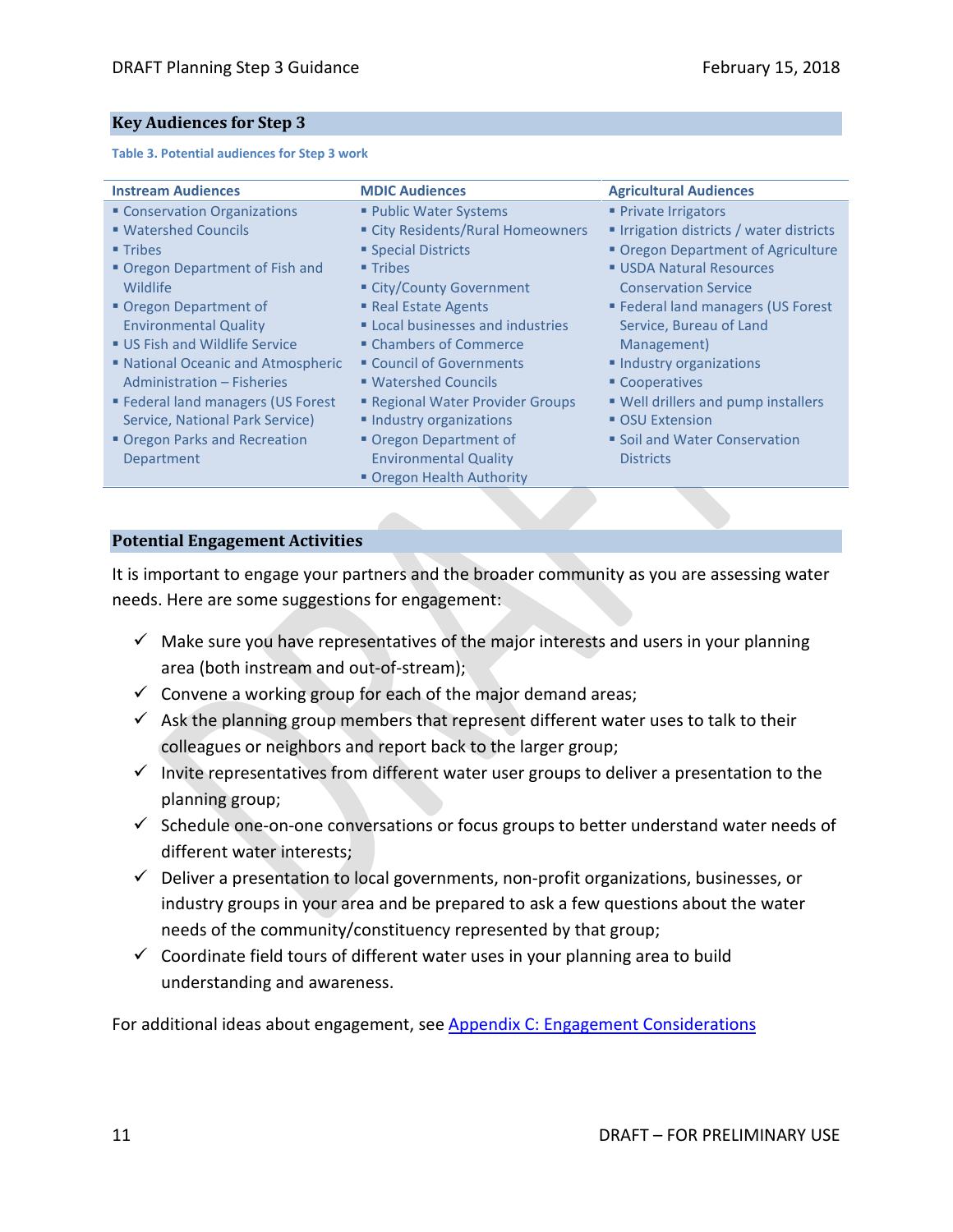### <span id="page-15-0"></span>**Success for Step 3**

Consider developing a survey or other tools to assess your Step 3 process and outcomes. At the end of Step 3, planning groups should be able to answer the following questions:

- What does the Step 3 report mean? Do the summary materials tell the story of the water needs for the major uses in our place?
- Is there a shared understanding of the water needs for the major water user groups in our planning area (agriculture, municipal/industrial, and instream)? Are they represented equally?
- Is there a shared understanding of the vulnerabilities that may affect the ability for these users to meet their needs?
- Have we identified where and when water supplies are sufficient or insufficient for meeting demands now and in the future?
- Do we have clear understanding of water supply and how it might change over time given climate change considerations?
- Do we know what gaps exist for understanding future water supply and estimating future needs and have we generated ideas for how those gaps may be addressed?
- Is there buy-in and support for our summary materials? Did the group reach consensus on the water needs and challenges that we will be generating solutions for in Step 4?
- What went well over the course of Step 3 in terms of roles, engagement, and production of the report/results? What lessons were learned and should be applied to future steps?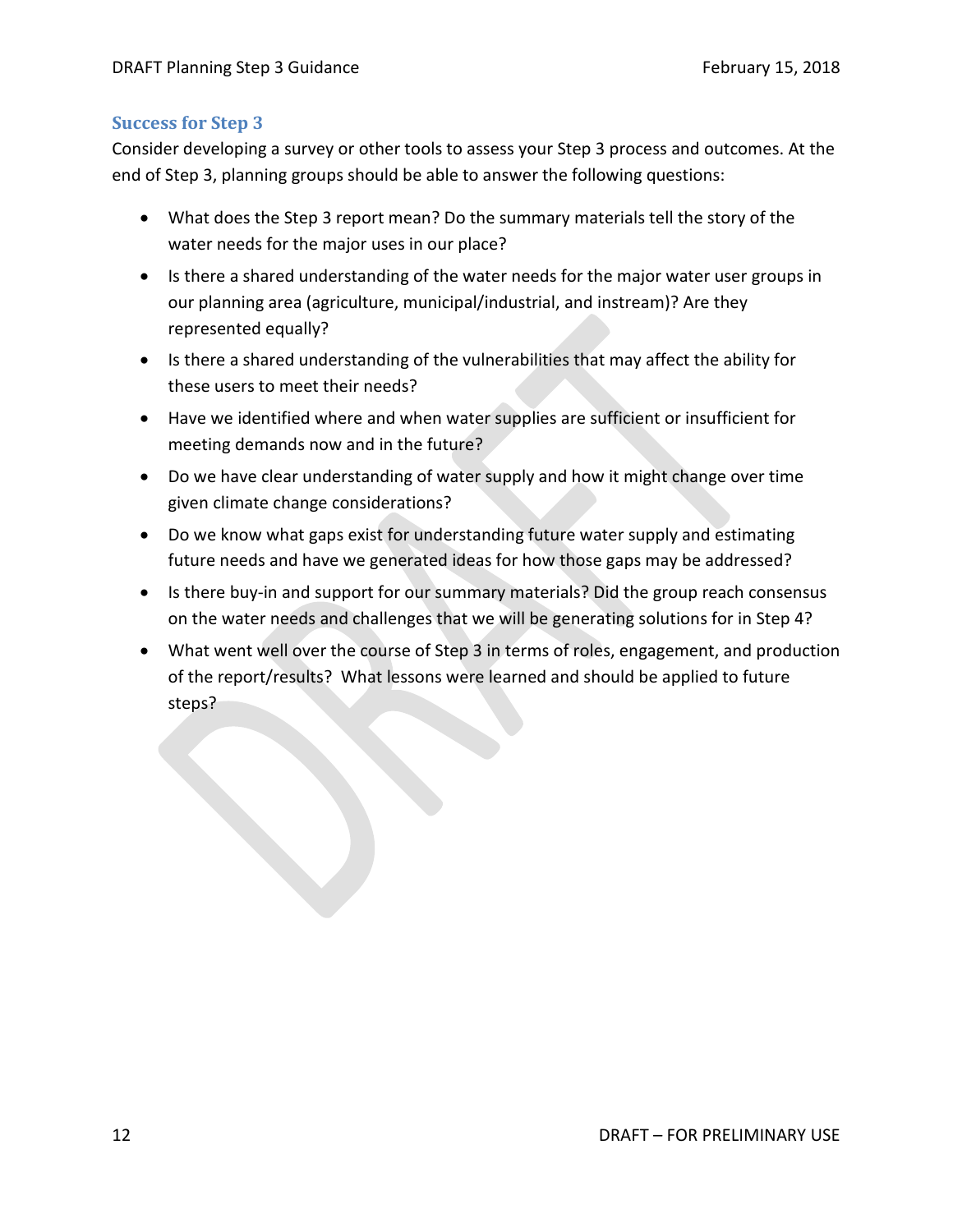### <span id="page-16-0"></span>**Resources for Step 3**

### **Common Components Checklist**

The Common Components Checklist identifies common components that place-based Integrated Water Resources Plans can include to ensure consistency across the state as well as credibility in the final plan.

• *[Appendix A: Step 3 Common Components Checklist](#page-19-0)* 

### **Example Template**

An example template has been drafted to show a potential outline of a Step 3 report. The planning group is ultimately responsible for what summary materials they produce.

• *Appendix B: [Example Template for Water Supply and Needs Report](#page-21-0)*

### **Engagement Considerations**

Engagement is an important part of place-based planning and OWRD offers some suggestions for ways to engage partners and the general public.

• *[Appendix C: Engagement Considerations](#page-23-0)*

### **Scoping Worksheet**

Scoping worksheets might be helpful for the groups to scope out what they intend to accomplish during Step 3. These scoping worksheets can also be helpful for making technical assistance requests of agency partners.

• *[Appendix D: Blank Scoping](#page-25-0) [Worksheet](#page-25-0)*

### **DRAFT Water Needs Assessment Toolbox**

OWRD and partners are compiling a "Water Needs Assessment Toolbox" to help the groups think about ways to approach the common components. This toolbox includes information for the following topic areas:

- *Appendix E: Instream Water Needs Assessment Toolbox*
- *Appendix F: Municipal Industrial Water Needs Assessment Toolbox*
- *Appendix G: Agricultural Water Needs Assessment Toolbox*
- Forthcoming: Water supply guidance anticipated in Spring/Summer 2018
- Forthcoming: Water budget guidance anticipated in Spring/Summer 2018

Each toolbox includes questions that the group can ask, along with approaches, data, tools, and available assistance.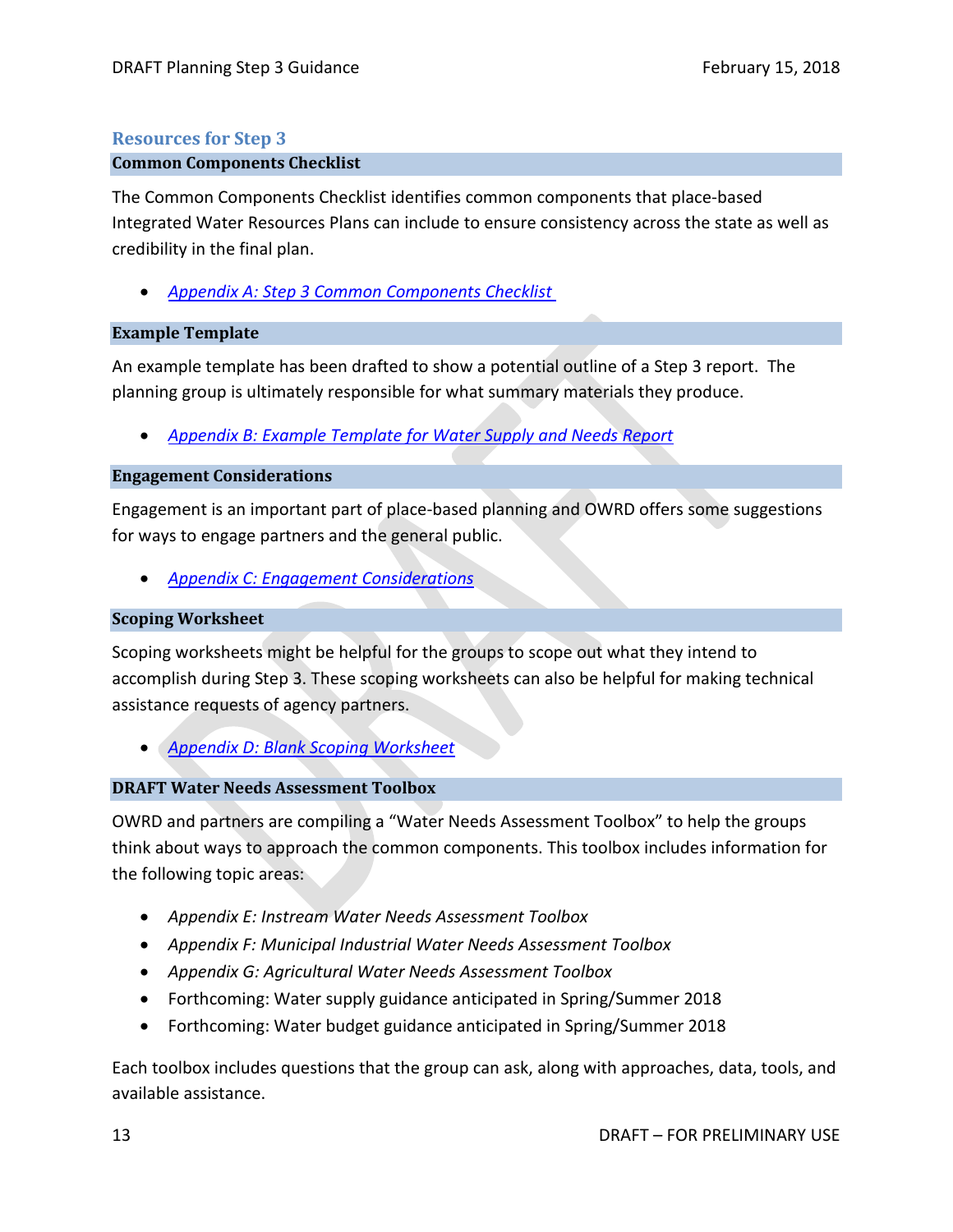### **Assistance**

Each organization is responsible for determining 1) whether they can provide assistance and 2) the process by which assistance should be requested. At this time OWRD is only able to offer planning and technical assistance to those places that received a place-based planning grant. Planning groups requesting technical assistance must follow the process outlined in the Requesting Coordinated Technical Assistance Memo developed by OWRD.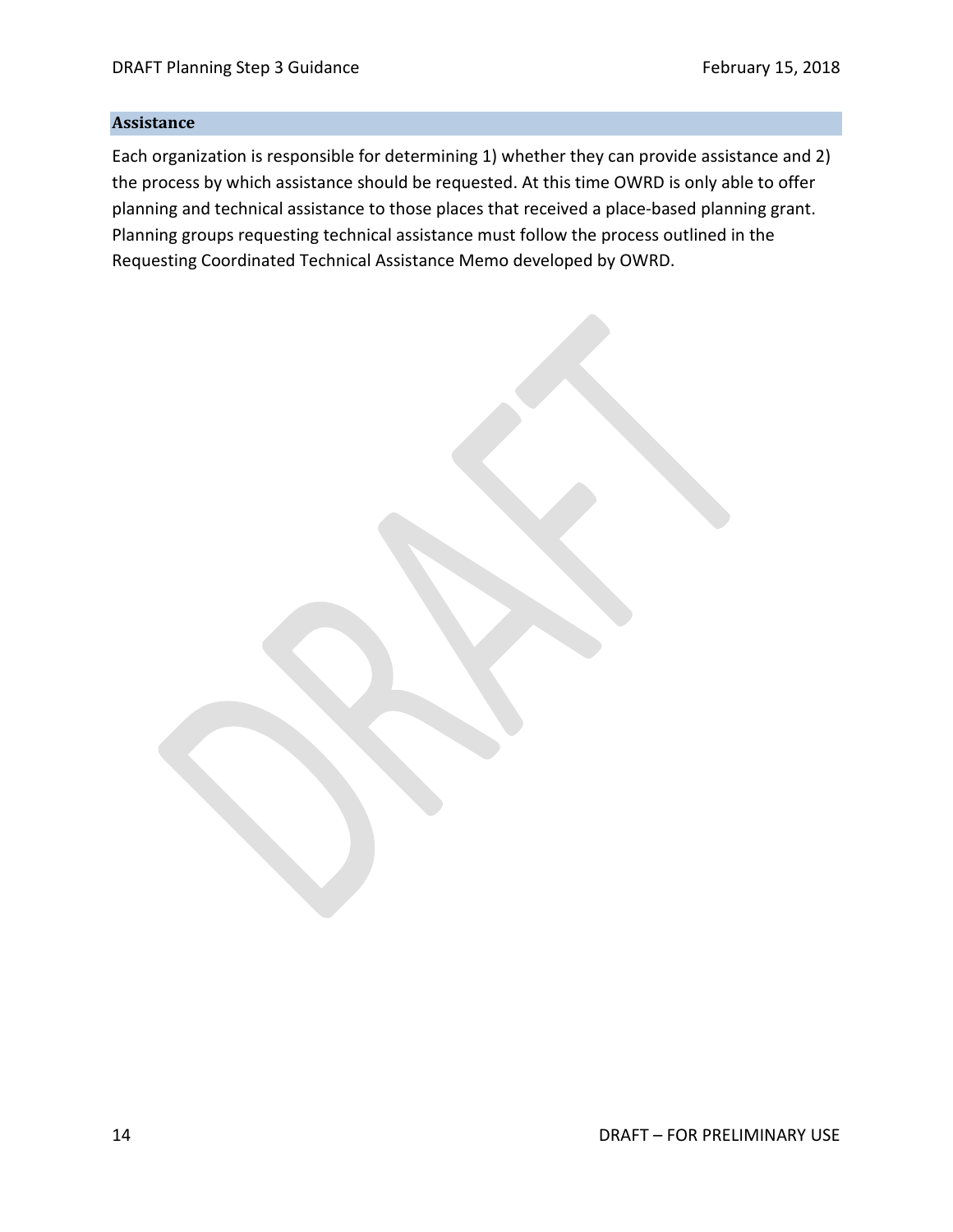## This page intentionally left blank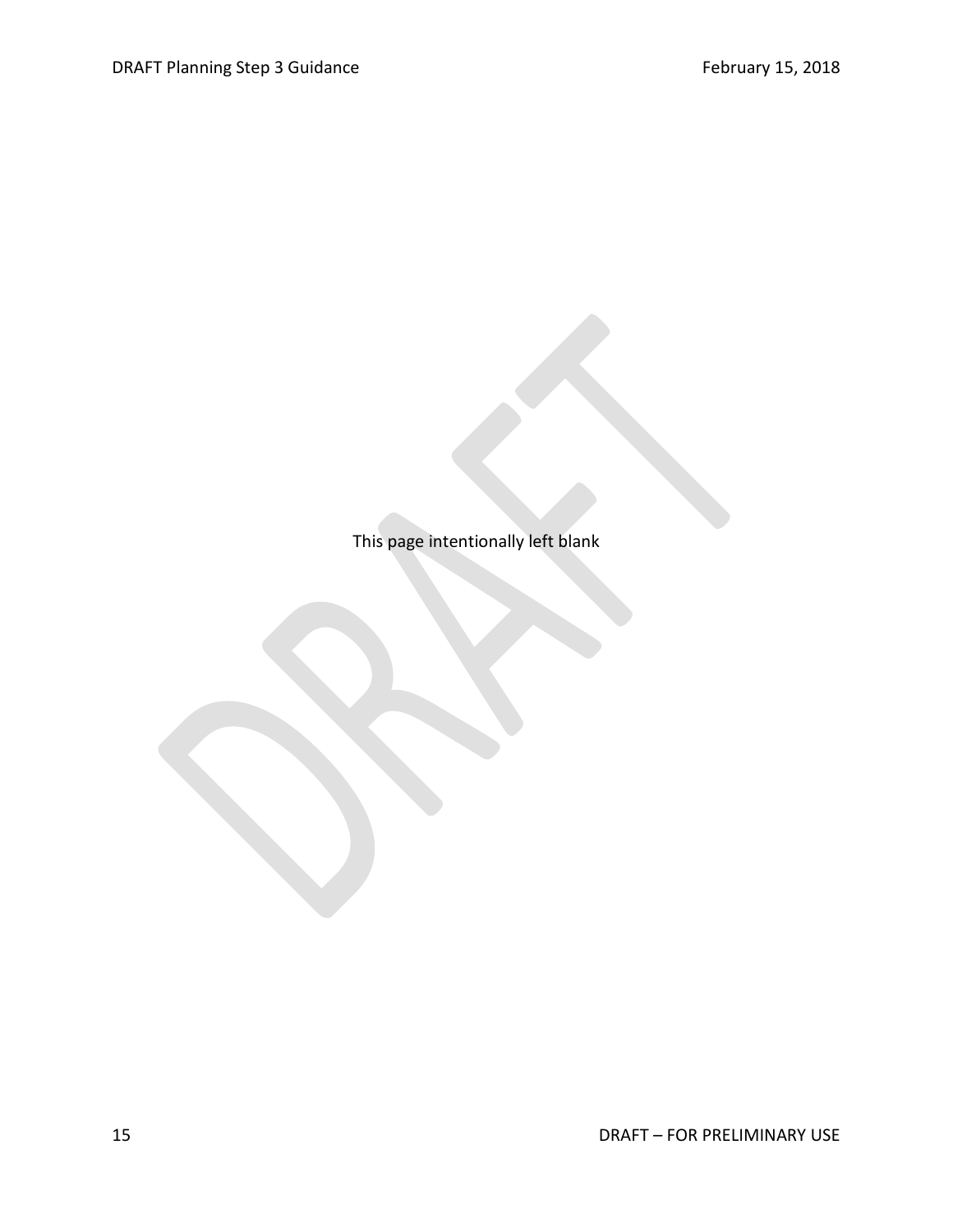## **Appendix A: Step 3 Common Components Checklist**

#### <span id="page-19-0"></span>**WATER BUDGET**

 $\Box$  WB 1. Water budget for the planning area, sub-areas, or key points of interest

### **CURRENT AND FUTURE WATER SUPPLY (SURFACE WATER AND GROUNDWATER)**

- $\Box$  WS 1. Current and historical climate conditions and forecasting tools
- $\Box$  WS 2. Variability in surface water and groundwater supplies (seasonal, annual, decadal)
- $\Box$  WS 3. Surface and groundwater interactions and impacts to water supply
- $\Box$  WS 4. Hydrographs under different climate conditions (average flow, high flow, low flow)
- $\Box$  WS 5. Current and potential storage capacity (natural and built)
- $\Box$  WS 6. Current and future vulnerabilities to water supply
- $\Box$  WS 7. Potential climate change impacts to future water supplies
- $\Box$  WS 8. Potential sources of water for future supply

### **CURRENT AND FUTURE INSTREAM NEEDS/DEMANDS**

- $\Box$  IS 1. Context Instream uses, key waterways, and water features of interest
- $\Box$  IS 2. Water rights Voluntary agreements, legal obligations, water rights, and other protections
- $\square$  IS 3. Water use/demands Historic uses and future instream flow needs for fish and wildlife,
- ecological functions, culture, recreation, hydropower, and navigation
- $\Box$  IS 4. Water quality Water quality considerations affecting water supply and availability
- $\Box$  IS 5. Infrastructure Built and natural infrastructure affecting flows and passage
- $\Box$  IS 6. Equity Vulnerable communities and water stressors
- □ IS 7. Vulnerabilities Vulnerabilities/resilience in the face of extreme events and coming pressures
- $\Box$  IS 8. Unmet needs Current and future unmet instream needs
- □ IS 9. Prioritization Priority areas for study, restoration, and protection

#### **CURRENT AND FUTURE MUNICIPAL, DOMESTIC, INDUSTRIAL, COMMERCIAL (MDIC) NEEDS/DEMANDS**

- $\Box$  MI 1. Context MDIC water users and areas served
- $\Box$  MI 2. Water rights MDIC water rights
- $\square$  MI 3. Water uses/demands Historic uses and future MDIC water demands
- $\Box$  MI 4. Water quality Water quality considerations affecting supply and availability
- $\square$  MI 5. Infrastructure Built and natural infrastructure affecting supply and availability
- $\Box$  MI 6. Equity Vulnerable communities and water stressors
- $\Box$  MI 7. Vulnerabilities Vulnerabilities/resilience in the face of extreme events and coming pressures
- ☐ MI 8. Unmet needs Current and future unmet MDIC water needs
- $\Box$  MI 9. Prioritization Priority areas for meeting MDIC water needs

#### **CURRENT AND FUTURE AGRICULTURAL NEEDS/DEMANDS**

- $\Box$  AG 1. Context Agricultural products, acres in production, irrigated acres, and irrigation districts
- $\Box$  AG 2. Water rights Agricultural water rights
- $\Box$  AG 3. Water use/demands Historic agricultural water use and future water demands
- $\Box$  AG 4. Water quality Water quality considerations for agricultural water supply and availability
- $\Box$  AG 5. Infrastructure- Built and natural infrastructure affecting water supply and availability
- $\Box$  AG 6. Equity Vulnerable communities and water stressors
- $\Box$  AG 7. Vulnerabilities Vulnerabilities/resilience in the face of extreme events and coming pressures
- $\Box$  AG 8. Unmet needs Current and future unmet agricultural water needs
- $\Box$  AG 9. Prioritization Priority areas for meeting agricultural water needs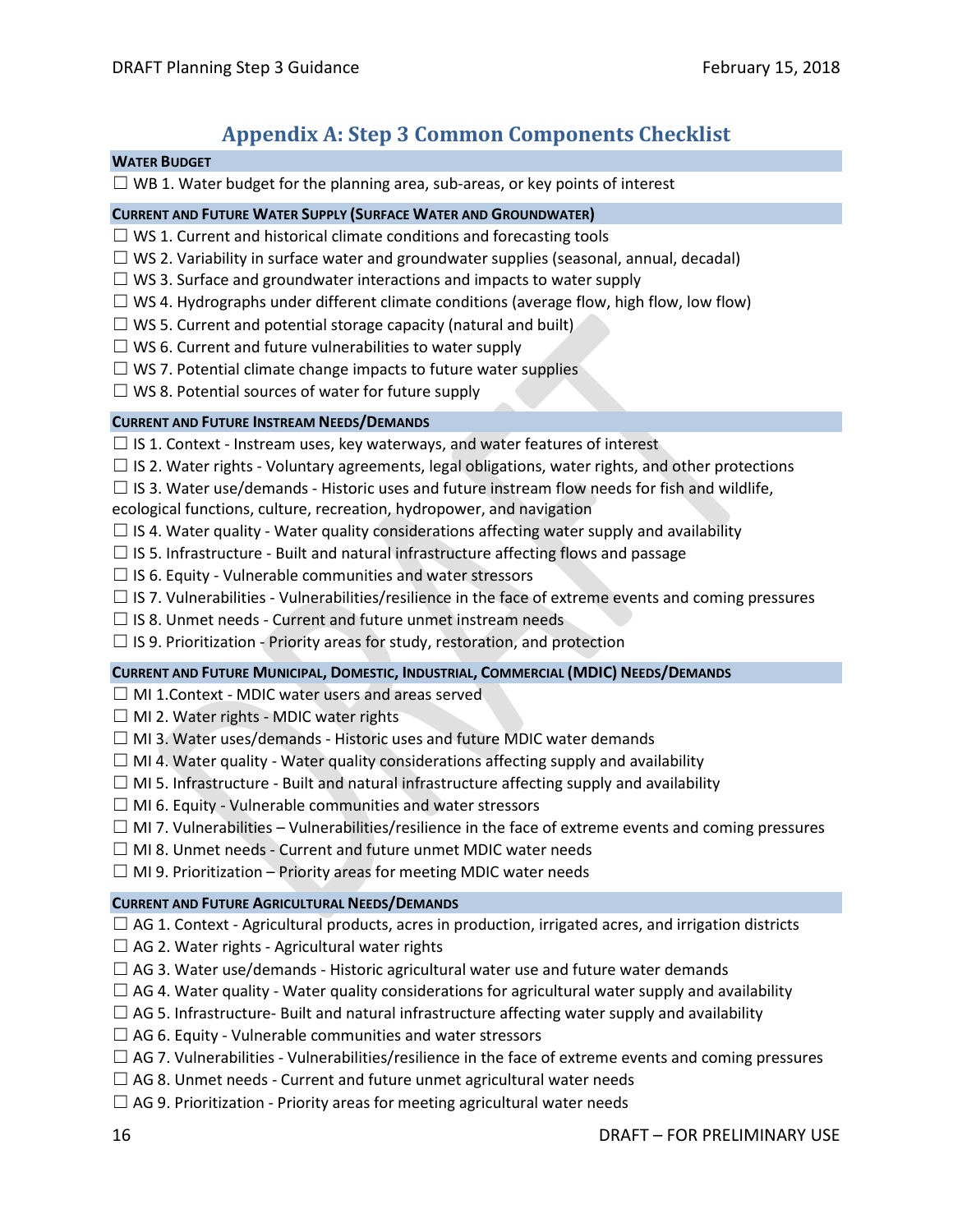This page intentionally left blank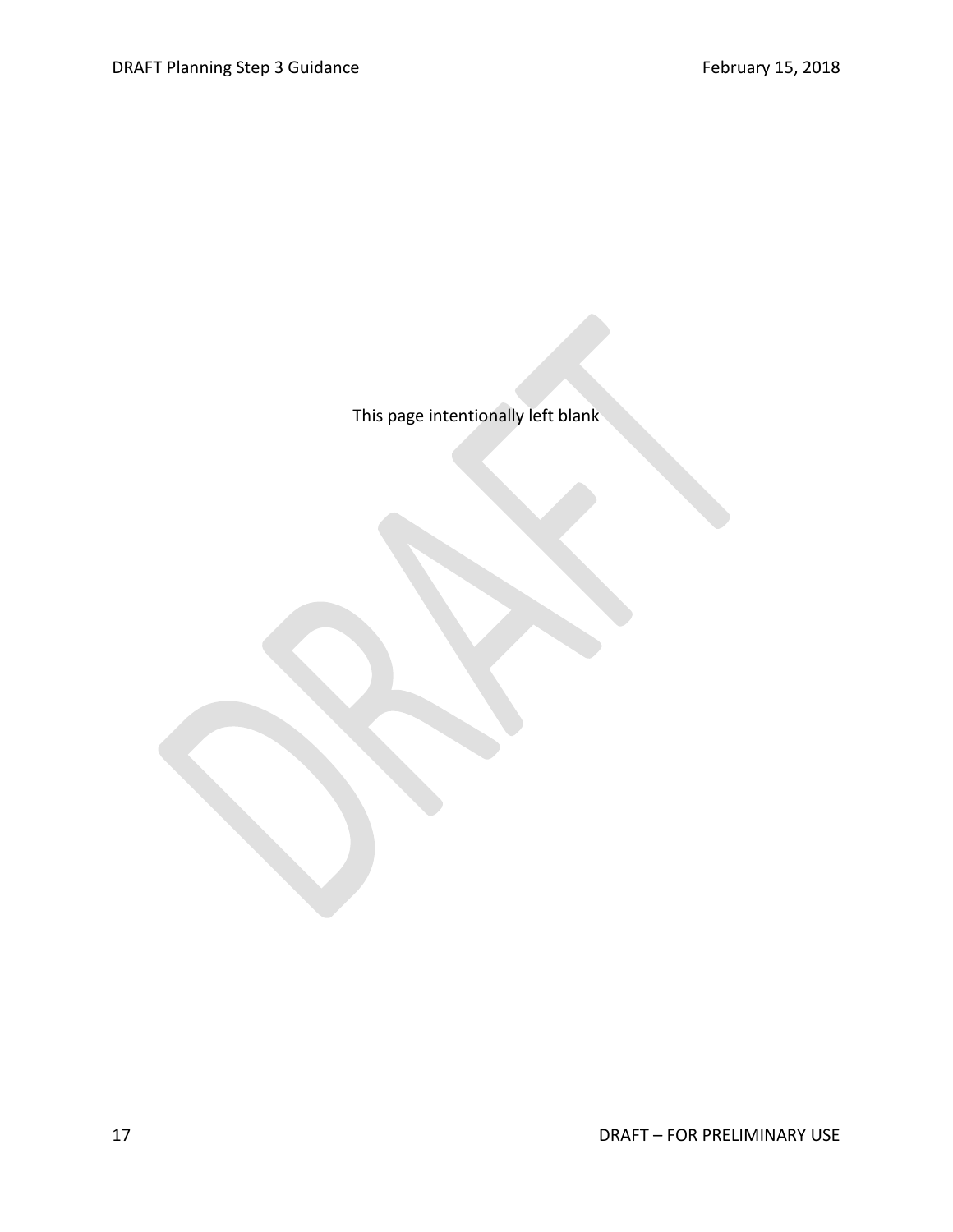# <span id="page-21-0"></span>**Appendix B: Example Template for Water Needs and Vulnerabilities Report**

- **CONSENSUS SUMMARY OF CURRENT AND FUTURE WATER SUPPLY AND INSTREAM/OUT-OF-STREAM NEEDS/DEMANDS AND CHALLENGES**
- **CONSENSUS SUMMARY OF RECOMMENDED ACTIONS TO FILL INFORMATION GAPS AND IMPROVE UNDERSTANDING OF WATER SUPPLY AND INSTREAM/OUT-OF-STREAM NEEDS**

### **INTRODUCTION AND BACKGROUND (OR REFER TO STEP 2 REPORT)**

- o Map of planning area with key water features, population centers, and economic drivers
- o Summary of water resources both surface and groundwater
- o Summary of drivers for planning
- o Overview of planning process and stakeholder engagement
- **WATER BUDGET(S) – 2 PAGES**
	- o Overview of water budget (precipitation, consumptive use, streamflow, change in storage)
	- o Water accounting in key-sub areas or reaches showing water supply with water needs for different users (instream, municipal/industrial, agriculture)
- **CURRENT WATER SUPPLY (BUILDS ON STEP 2 REPORT) – 2 PAGES** 
	- o Weather and climate in the planning area
	- o Trends in water supply over time
	- o Current vulnerabilities to water supply
	- o Current storage capacity
- **FUTURE WATER SUPPLY – 2 PAGES**
	- o Potential climate change impacts to future water supplies
	- o Tools and resources used to understand future supply
	- o Recommendations to improve water supply tracking and forecasting
	- o Potential sources of water for future supply (high-level overview)

### **INSTREAM WATER – NOW AND IN THE FUTURE – 6 PAGES**

- o Overview of instream values social/cultural, environmental, economic (IS 1)
- o Priority areas for restoration/protection (IS 9)
- o Goals and metrics for meeting instream water needs
- o Current and future instream water needs/demands (IS 3)
	- Ecological features and functions
	- $\blacksquare$  Fish and wildlife
	- **Recreation**
	- **Hydropower**
	- **Detama Diviliana**, Aquaculture, etc.
- o Instream water rights (IS 2)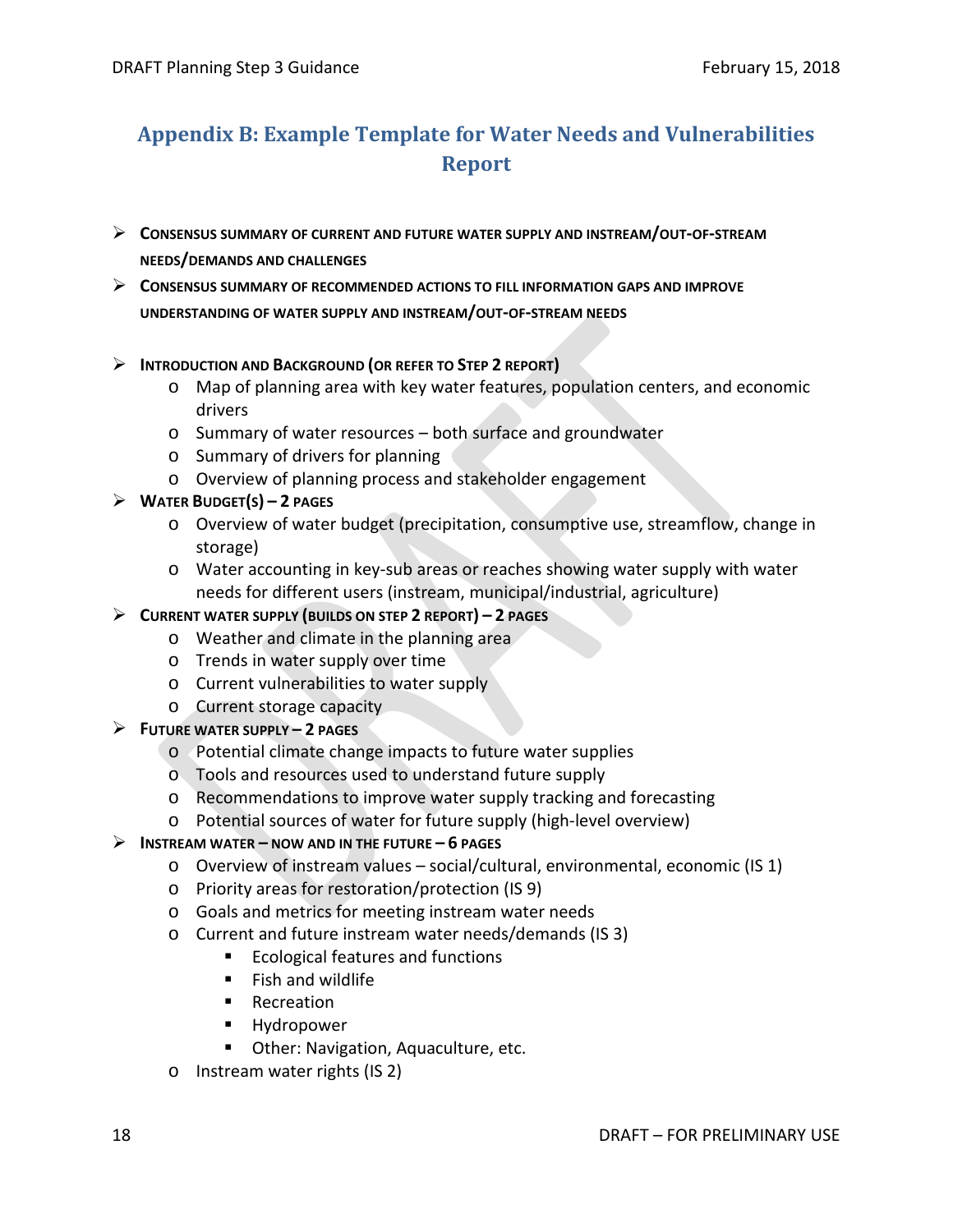- o Water quality, infrastructure, land use and development, and other considerations affecting water supply, availability, and use (IS 4, IS 5)
- o Vulnerability assessment and indicators of resilience (IS 6, IS 7, IS 8)
- o Recommended actions to fill information gaps and improve understanding of instream water uses/needs
- **WATER FOR PEOPLE AND INDUSTRY (MUNICIPAL/INDUSTRIAL WATER NEEDS) – NOW AND IN THE FUTURE – 6 PAGES**
	- o Overview of municipal, domestic, industrial, and commercial values social/cultural, environmental, economic (MI 1)
	- o Priority areas for municipal, domestic, industrial, and commercial water needs (MI 9)
	- o Goals and metrics for meeting municipal, domestic, industrial, and commercial water needs
	- o Current and future water use/demands (MI 3)
		- **Municipalities public water systems**
		- Self-supplied domestic/rural water users
		- **Industrial/commercial water use (municipal and self-supplied)**
	- o Municipal, domestic, industrial, and commercial water rights (MI 2)
	- o Water quality, infrastructure, land use and development, and other considerations affecting water supply, availability, and use (MI 4, MI 5)
	- o Vulnerability assessment and indicators of resilience (MI 6, MI 7, MI 8)
	- o Recommended actions to fill information gaps and improve understanding of water uses/needs for people and industry
- **WATER FOR AGRICULTURE – NOW AND IN THE FUTURE – 6 PAGES**
	- o Overview of agricultural values social/cultural, environmental, economic (AG 1)
	- o Priority areas for agricultural water needs (AG 9)
	- o Goals and metrics for meeting agricultural water needs
	- o Current and future water needs/demands for agriculture (AG 3)
		- Dryland/irrigated agriculture
		- **Stockwater/rangeland**
		- **Forests**
		- **Other**
	- o Agricultural water rights (AG 2)
	- o Water quality, infrastructure, land use and development, and other considerations affecting water supply, availability, and use (AG 4, AG 5)
	- o Vulnerability assessment and indicators of resilience (AG 6, AG 7, AG 8)
	- o Recommended actions to fill information gaps and improve understanding of water uses/needs for agriculture

Appendices – Methods and Analyses (including assumptions)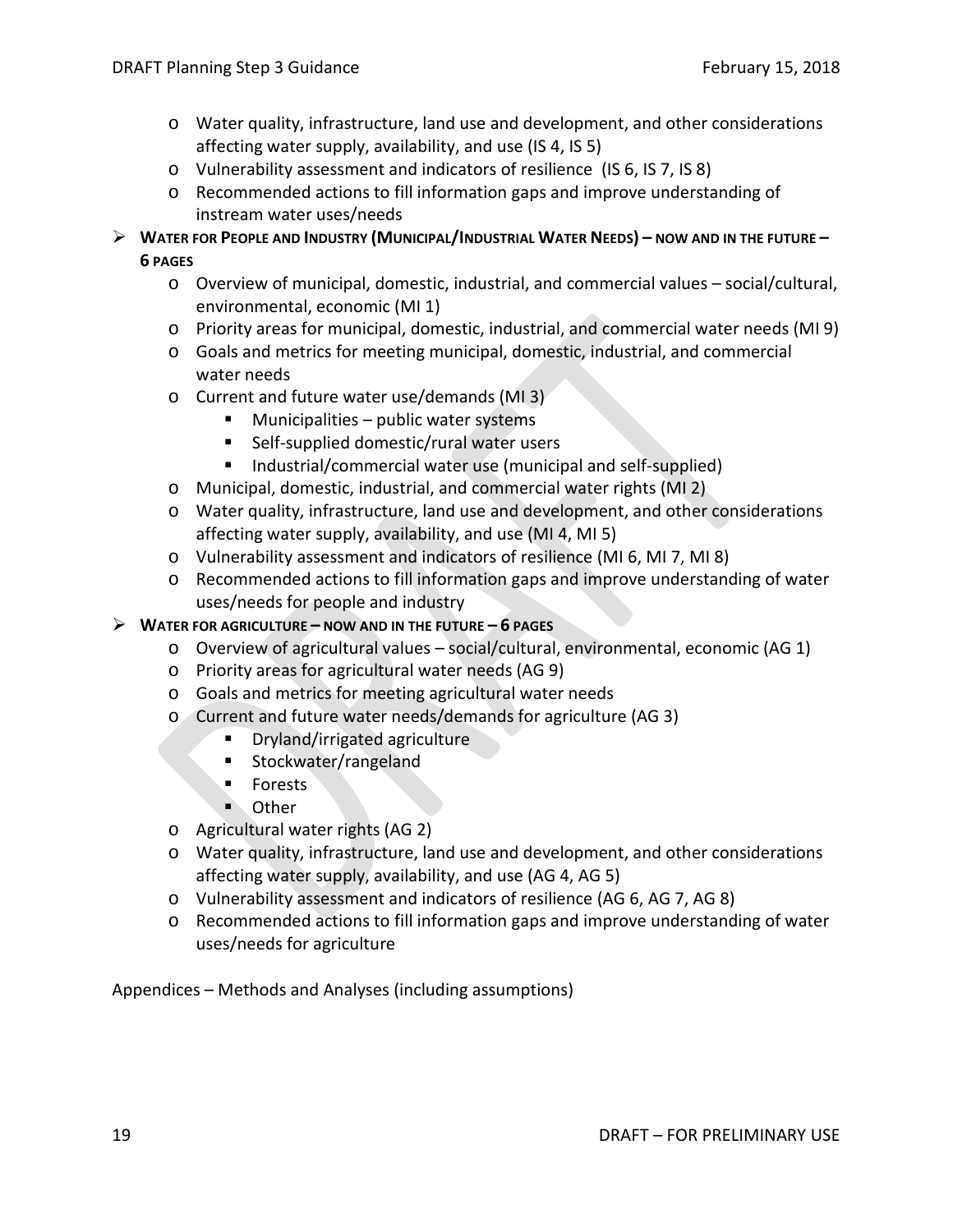## <span id="page-23-0"></span>**Appendix C. Engagement Considerations**

Engagement is a very important part of collaborative water planning. The planning group should continually evaluate how well it is engaging partners as well as stakeholders and citizens that aren't sitting at the planning table. As defined by the Center for Advances in Public Engagement:

*Public engagement is a process that brings people together to address issues of common importance, to solve shared problems, and to bring about positive social change.*

The Planning Group should build on their existing Communication and Outreach plan and develop engagement strategies specific to each planning step. Begin by listing out key audiences for each step.

Some things to keep in mind as you're developing engagement strategies:

### **Benefits of Engagement**

- $\checkmark$  Helps people weigh a variety of perspectives and listen to each other's views.
- $\checkmark$  Builds common understanding, manages differences, and establishes direction for moving ahead on tough issues.
- $\checkmark$  Builds trust and improves communication between members of the planning group and the broader public.

Ī

 $\checkmark$  Creates new opportunities for citizens to

### **Know your audience.** When trying to understand

and describe water needs, it is important think of your key audiences and what is important to them. Ask your partners about the different ways water is used in your place. Do some strategic outreach to water users to inform your approach. What do they care about? What messages will resonate with them? What are the barriers to their participation?

**Make it easy.** Before you engage these audiences think about how you meaningfully engage them while requiring minimal resources from them – make it easy for them to engage. Be sure to tailor your requests based on what you know about the different audiences and their ability to participate. Engagement may take significant coordination – we suggest having a coordinator for this who has limited other responsibilities within the planning effort.

**Be strategic.** Don't forget that any engagement effort provides an opportunity to inform people about the planning effort and build new partnerships. Make sure everyone you engage learns the basics about the planning effort and knows how to stay engaged if they are interested.

**Ask what they need.** Long-term engagement and partnerships are built on reciprocity. Make sure you ask what they need even if it has nothing to do with what you need – it may lead to interesting places.

**Circle back.** People generally want to know how their feedback and input is used. Make sure to build in continuous feedback loops so that people can understand how they have influenced the process or outcomes.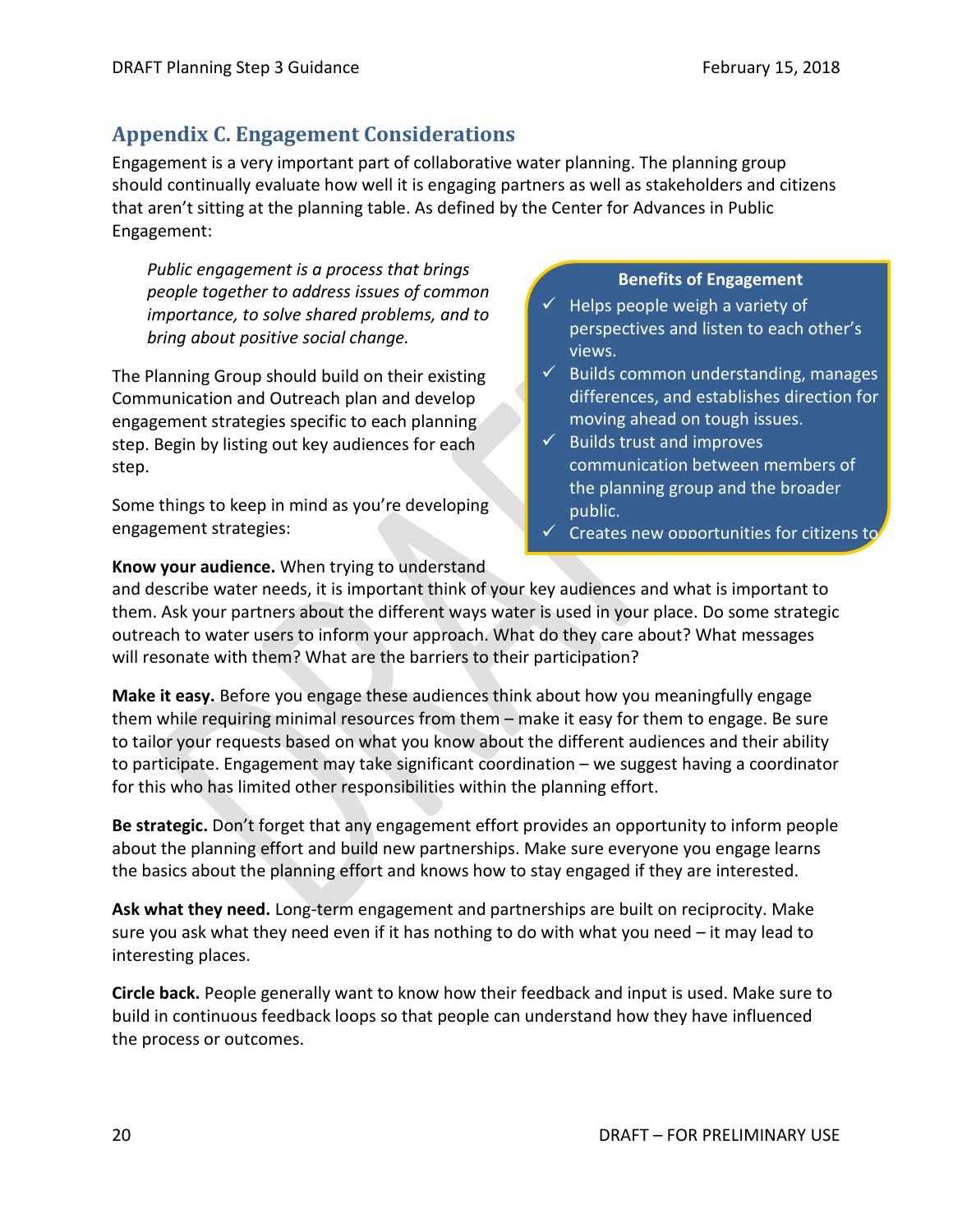The graphic below describes some of the strategies that can be employed to engage different audiences during Planning Step 3.

| <b>Facilitation</b>          | A neutral facilitator can help shape<br>and guide conversations in a way that<br>discuss<br>partners<br>engages<br>and<br>difficult<br>deliberate<br>topics.<br>on<br>Facilitators are trained to draw out<br>voices as well as balance voices to<br>achieve consensus. | Interviews can be a useful tool to<br>build relationships and get inputs<br>One-on-One<br>that matter to the planning process.<br>Conversations/<br>Consider developing an interview<br>guide to make sure you're asking the<br><i>Interviews</i><br>right questions before you sit down<br>with someone. |
|------------------------------|-------------------------------------------------------------------------------------------------------------------------------------------------------------------------------------------------------------------------------------------------------------------------|-----------------------------------------------------------------------------------------------------------------------------------------------------------------------------------------------------------------------------------------------------------------------------------------------------------|
| Partner<br>Expertise         | Partners may have information and<br>expertise relevant to Step 3. In some<br>instances they may even be able to<br>do some of the work. It is important<br>to know what your partners are<br>capable of and what they have the<br>capacity to do.                      | Consider convening focus groups or<br>workshops for each of the major<br>water uses. These events will allow<br>Focus Groups<br>you to find commonalities and<br>or Workshops<br>different<br>differences<br>between<br>individuals and organizations in the<br>same sector.                              |
| External<br>Assistance       | There may be technical experts<br>external to the planning process that<br>have the right information or tools to<br>help you answer a key question.<br>Consider engaging them early so that<br>their availability and resources align<br>with your groups' needs.      | An open house or town hall can<br>provide a welcoming venue to share<br>information that has been gathered<br>Town Hall or<br>to-date and foster conversation with<br>Open House<br>the larger community. Consider an<br>activity that actively engages people<br>and solicits their input.               |
| Stories and<br>Presentations | Consider inviting different interests<br>to share their stories on what water<br>means to them and what they have<br>observed over the years. These can<br>range from informal storytelling to<br>formal presentations.                                                 | Surveys can be effective at getting<br>focused information from a larger<br>subset of people. Make sure to work<br>Surveys<br>with someone that knows how to<br>design an effective survey and think<br>about how the results will be used.                                                               |
| Field Tours                  | Getting out on the ground is an<br>effective way to share information in<br>context and also facilitate formal and<br>informal exchanges of geographically<br>important information. Consider<br>organizing field tours that show<br>water needs and uses first-hand.   | Water uses and values differ by<br>geography. Invite partners to mark<br>their instream and out-of-stream<br>Mapping<br>values on a map. You will come to<br>Exercises<br>find that each individual has many<br>interests across the landscape.                                                           |
| Working<br>Groups            | Partners often like to dig<br>into<br>information<br>should<br>and<br>be<br>encouraged to help with the work as<br>their time and interests allow.<br>Consider convening working groups<br>for each of the major water uses to<br>gather and analyze information.       | Ask people what they want their<br>water situation to look like 20-50<br>years into the future accounting for<br>Visioning<br>all water interests. Use this as a<br>Exercises<br>prompt to help people think about<br>unmet needs and what they could<br>do to achieve that vision.                       |